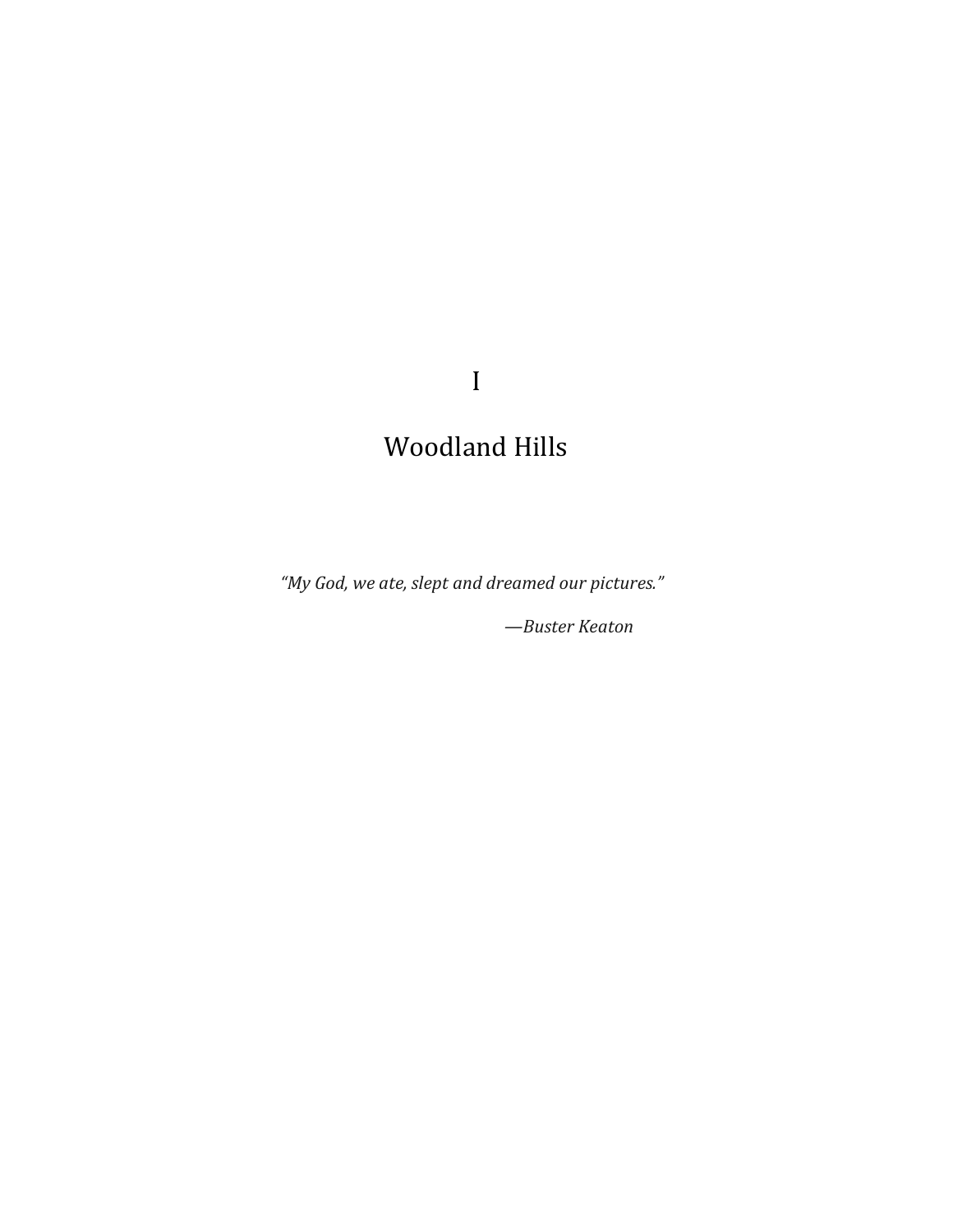The Queen of the Nile is having a rough night. Or maybe it's the Queen of Sheba these things get confused. But she's been up for a while, and no one's getting any sleep. First she tried summoning her advisor Pharon, the Priest of Amon, then a slave girl, the one with the basket—the famous basket with the figs and the snake—but no one came. Then she switched her tack and wailed forlornly for Charmian, though if I remember right it was Charmian with the basket in the first place. But Charmian died a few years back, up in Beverly Hills, where she'd been wrapped up and boxed away like a china doll too delicate to play with. Somebody who should have been watching looked away for a moment and she took a tumble on the stairs and broke her hip. It was in the papers and all of us here at Silent Rest passed around a card for her, but though she came through the surgery all right, that was the end of her. All it takes for some of us these days is a stumble in the wrong direction. I don't know if she ever got the card, which is a shame, since it might have been nice to know we'd all heard the news and thought about her. But she passed away a week or so later, so she's late for her entrance now and it's spoiling the scene. That's a royal inconvenience, since the Lady of the Sedge and the Bee, Daughter of the Ptolemies, Queen of Egypt—I can see the title card in my mind as clear as the day I shot it—is waiting and the camera's rolling, so Her Majesty's had to improvise. She's set about issuing orders to an empty room for the past few minutes now, long enough to get me wondering about the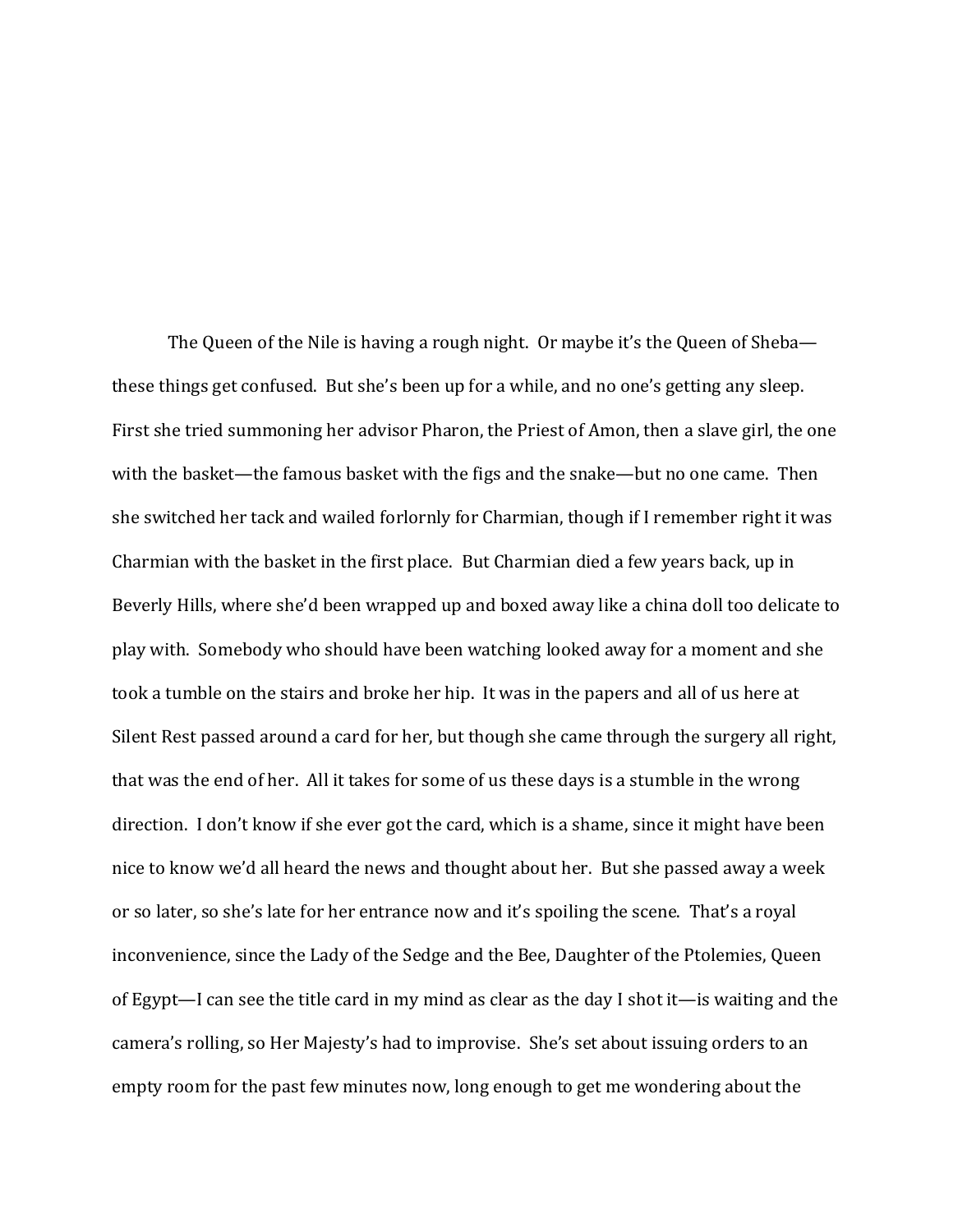hour, which means I've had to sit up and find my glasses and squint at the clock on the wall in the hallway. A quarter after three in the morning. In the meantime Theo, who played Pharon and made the ladies swoon—and a few of the men, if the truth be told—turns over in his bed and mutters, "What's the trouble?'

"Mabel. Anna. It's nothing. Go back to sleep. I'll handle it." Lately, it's gotten so this happens twice a week or so—we can count off half an hour in the dark before Joel, the dumb unshaven kid on the night watch, wakes from his own slumbers at the end of the hall and decides to see what the trouble is about. He's always the last one to catch on. But he's late for his entrance, too, so there's nothing else for it. I'm now the unlikely hero of this piece, and it's my time to act. I throw the covers back and poke around with one foot on the floor, finding my slippers. Then, one hand on the bedrail and one on the nightstand, I slide myself off the bed and stand up slowly. No broken hip for me. Theo's already asleep again. He was always a good sleeper—out like a rock, no matter what or where. But not me, never me. I'm the worrier, the one awake half the night. I touch the switch beside the door, but don't flip it. "Lights!" I whisper, hearing the old command out of habit. Cue the camera—I give my wrist a few spins in the air before me at eye-level, just for old time's sake—and Action: the moment for my entrance has arrived. Introducing Frank Potter, erstwhile cameraman, in his ongoing dramatic role—always a walk-on, and always a star this time as Solomon, Son of David, King in Jerusalem. (Different picture, I know, but I can remember that title, and that title card, too.) But first a little exposition, which serves the purpose of explaining how Her Majesty and I are about to have our audience. Even so:

*SCENE: Flashback, late that afternoon.*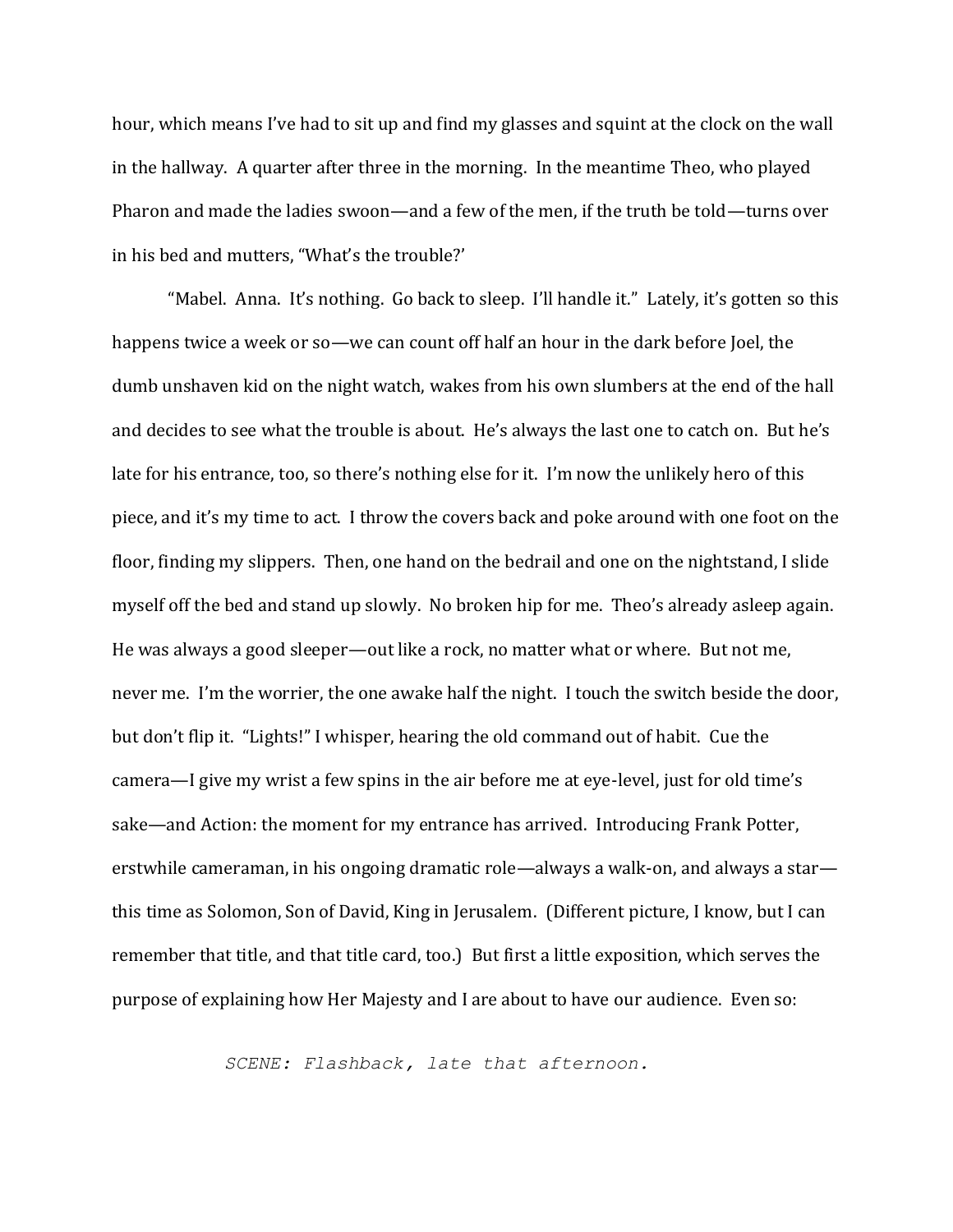*INTERIOR: The Silent Picture Rest Home, cafeteria; waning daylight.* 

*FADE IN MEDIUM CLOSE VIEW, IRIS IN: A Formica tabletop, set with six plates filled with unappetizing and mostly-uneaten food: fishsticks and tartar sauce, small bowls of stewed tomatoes, and something that looks remarkably—but not quite—like steamed spinach.* 

*IRIS OUT. Three women, one in a wheelchair, and three men, all in their declining years, seated around the table.*

*VOICE-OVER.*

We could see it coming on at dinner when she shoved her plate away with the gesture of a woman born to rule—or a star of the silent screen, which amounts, for all practical purposes, to much the same thing. Maybe she'd even muttered something to herself: "Begone! And take this from me! It pleases me not!" I saw her mouth move, but it was hard to tell. These days, when the fit's on her, she doesn't always get the words out as easily as she used to, back when she had a voice wasted on the flickers. But there was no mistaking the meaning though, and we all looked up, Carl patiently dabbing a splash of tomato juice from the side of his face, then settled back into our seats to watch the scene. It's not every evening that the dinner-time entertainment features the performance of a legendary actress temporarily restored to her prime. Theo, seated beside me, tried first to break the spell. "Oh, look now—you've spilled tomatoes on your fish sticks."

Sometimes that works, but Mabel Joan Butts, once the gangling daughter of a Topeka, Kansas insurance salesman and since known to her millions of adoring fans (or the few dozen left who can remember her screen name) as the lithe and long-limbed Anna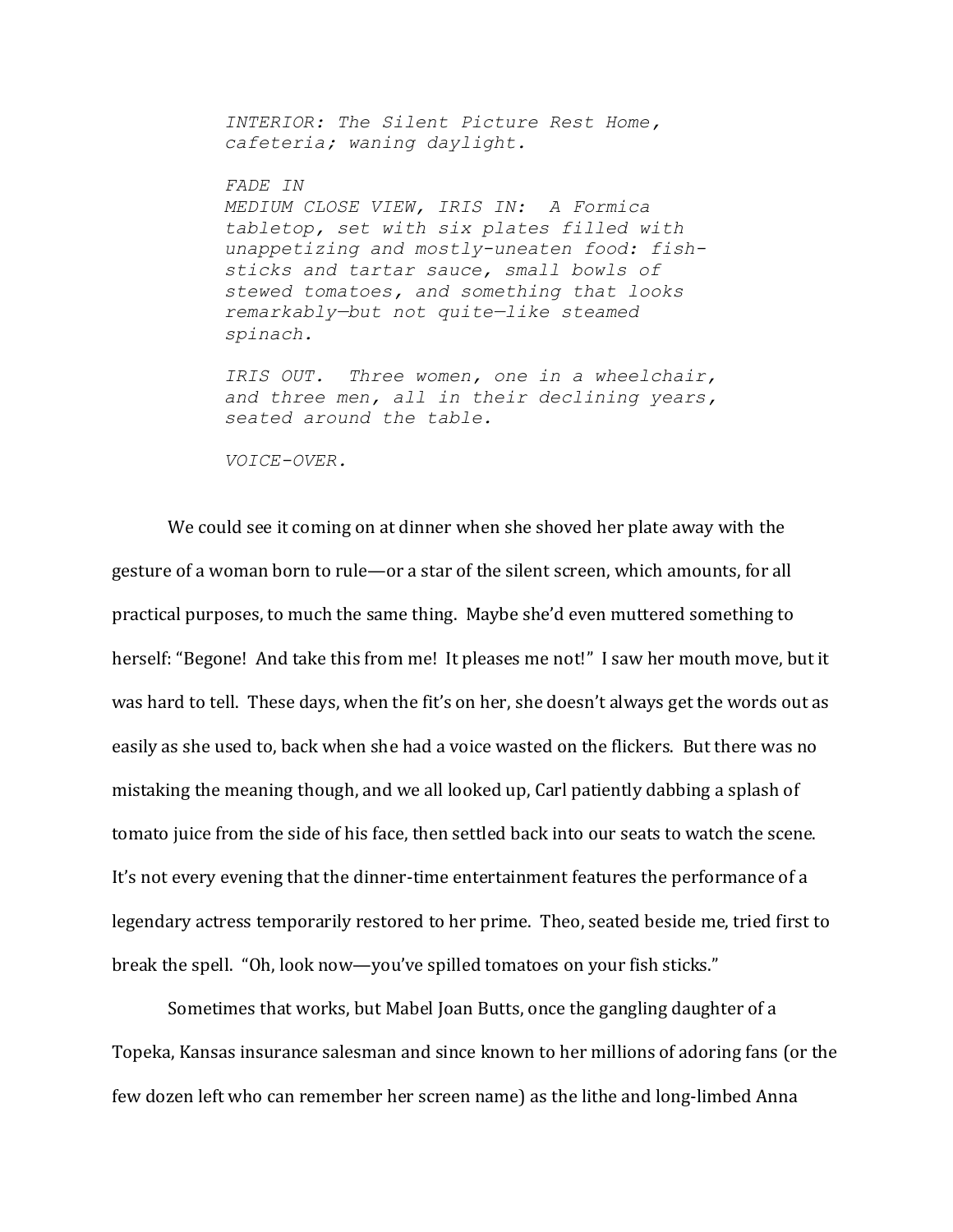Randall, star of the long-running serial *The Adventures of Anna,* threw her head back, eyes wide, her arm extended and her open hand palm down above the table but still high enough to catch the light. Another of her specialties.

"Don't," I whisper to Theo. "She's miles away—and she's enjoying it. Let her have the scene." I stood and pushed my chair in, then quietly took up my old spot above and behind the others, unobstructed, and planted my feet apart. I gave my wrist a few spins in the air ahead of me at eye-level. Carl muttered "*Action*," and Little Lulu, considering the spilled tomatoes analytically, cracked wise.

"Who knows, maybe it'll improve the flavor."

Clara looked over at her and chuckled, then reached out and pressed her napkin into the spill.

Mabel registered the cue and tilted her head proudly. She fixed us all—each one, and one at a time—with a baleful stare, then sat back in her seat, her hands clutching the arms of her chair so that her shoulders tensed for dramatic effect. She held the pose for a moment, coiled like a viper set to strike. Then she took a solid thirty seconds by the clock, pulling herself to her full height—a good four and a half feet, anymore—and rose commandingly before us.

Carl shook out his napkin before folding it beside his plate. "Couldn't hurt it. It's the second time we've had them this week."

Clara raised an eyebrow. "Fish sticks in general, or these particular ones?"

"I have trouble remembering."

Theo lifted his fork. "Now that you bring it up, I have my questions, too." He speared a fish stick and turned it over for examination. "It's the week in review, again."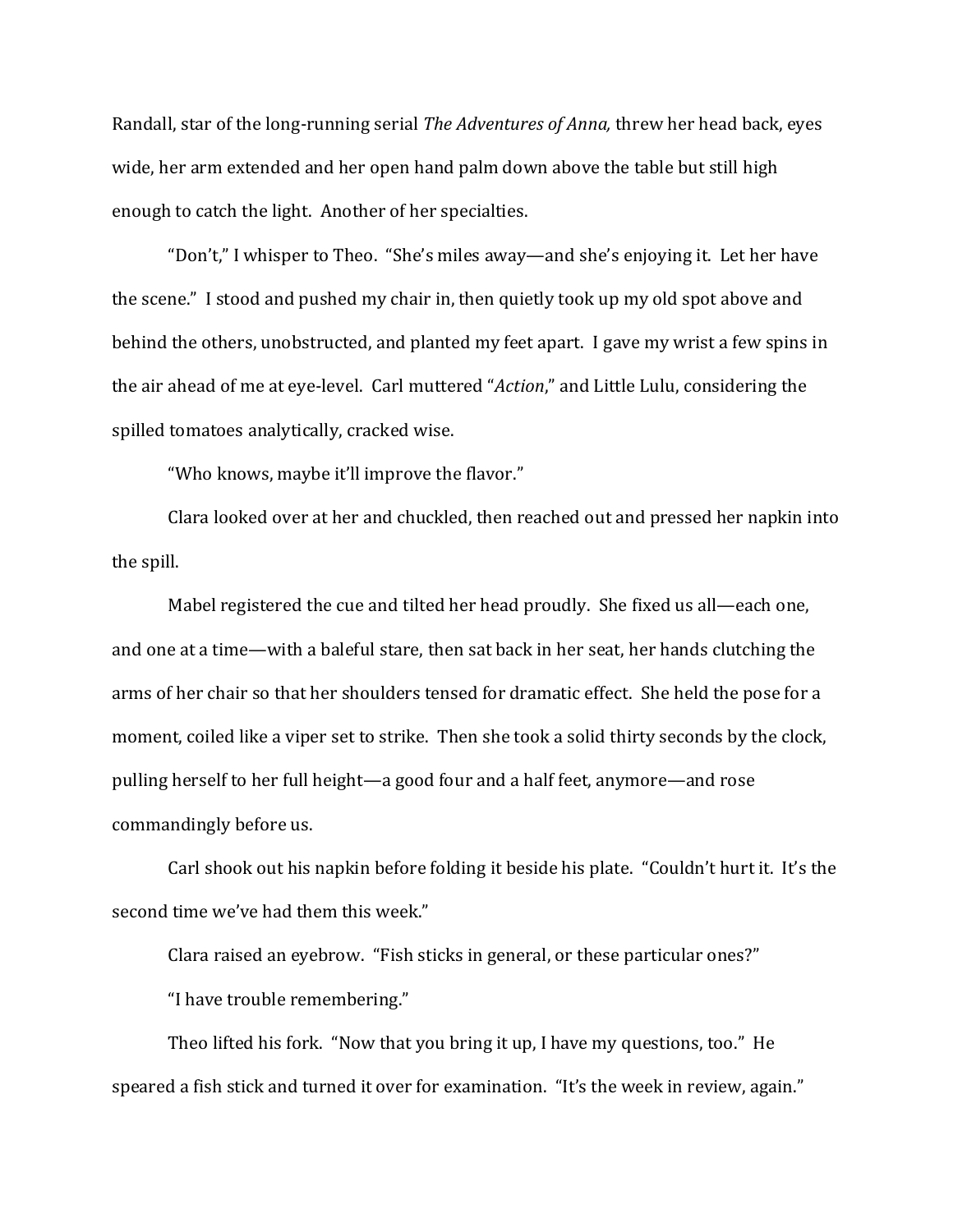"It's just leftovers—what're you going to do?" I said to one side, my eyes fixed on Anna and my camera-hand still working. She stood back, regarding the five of us, her squabbling failed retainers, with haughty contempt. She was taking her time with the scene, or maybe she'd lost her place for a moment and was finding it again. Either way, I kept on filming. That's my job.

"But are they *my* leftovers?" Theo looked up at me. "That's the thing here, buddy. When we had our own place, I knew I was the one who'd had the food before. I could live with that. I knew where it came from."

"We have our own place now," I reminded him.

"Lucky dogs," Carl smiled.

Lulu dropped her fork on her plate, uninterested. "You say you can't live with this? Like you have a choice."

"Try scratching your initials and the date on one of them, then check if they come back," Clara suggested. "And how many times, speaking of leftovers, are we going to shoot this take?"

"Just once more," I told her. "Once more to get it right."

"You always say that."

I kept my voice low but firm, my eyes fixed on Anna. "And I always will."

Anna had recovered herself. She clutched at the cardigan Clara had tucked around her shoulders when we'd all sat down, then drew it across her chest like a spangled cloak. It slipped from her opposite shoulder and bunched up to one side, but she didn't care, or she didn't notice. Or maybe she remembered that the accidental details were all that was needed, often enough, to make the shot a classic. She turned and threw out an arm ahead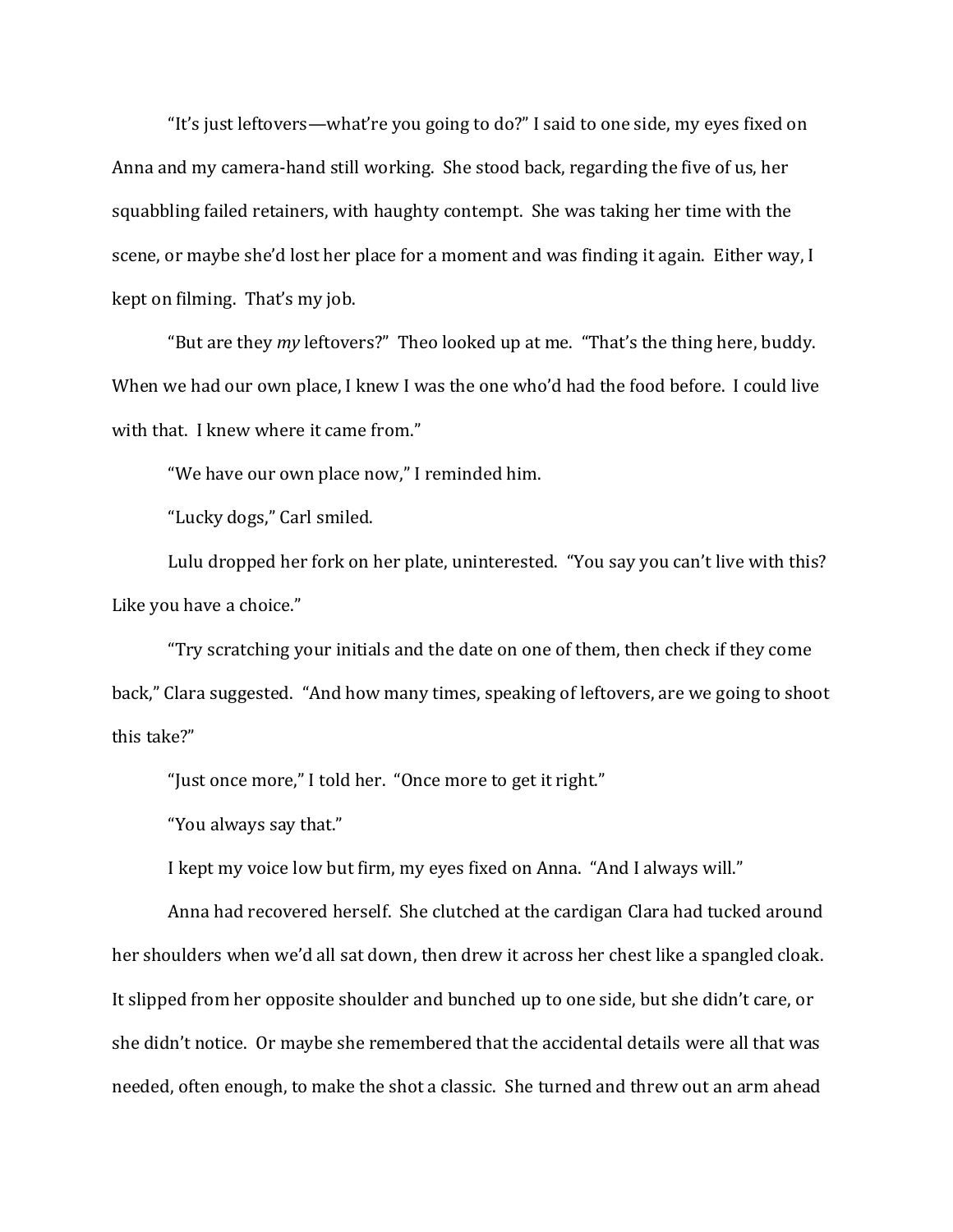of her to part an imaginary crowd of attendants bowing and trembling before her, then adjusted her usual trudge to give it a little more dignity and carry her off in a dramatic exit. A few of our fellow inmates, used to the performance, halted to let her pass. Nice of them.

Lulu pushed her plate away. "She was always good at exits."

"No kidding." I squinted through the nothing I was cranking in front of me. I could act, too, if I needed to. "The first time I saw was in the yard of the house I grew up in."

"That little farmhouse?" Theo turned to me and smiled. "I remember that like it was yesterday."

"It was, in a manner of speaking."

"It always has been," Carl agreed.

I kept rolling, following Her Majesty as she made her way out of the cafeteria. If it was a long departure, it made up for its length in concentration. Her chin was lifted and her eyes—those eyes that could telegraph an emotion fifty yards—burned like headlights. The close shot became a medium shot as I turned from the waist, keeping my shoulders square to the camera as I tracked her out. I reached around to adjust the lens and keep the frame in focus—and why? Some habits die hard, I guess. She halted for a moment in the doorway, as if she was recalling her direction, then turned and picked up two of the houseplants left out on a cart beyond the door. The management, in the person of a pompous and longwinded idiot named Stewart, had recently had the bright idea to bring in a few dozen umbrella trees and elephant ears and a couple of other varietals, and place them in our rooms—to keep things fresh, I suppose. That lasted as long as it took to make it clear, even to him, that changes in the environment were apt to confuse some of the residents. Anna, one evening, had pulled apart an acanthus plant and scattered it across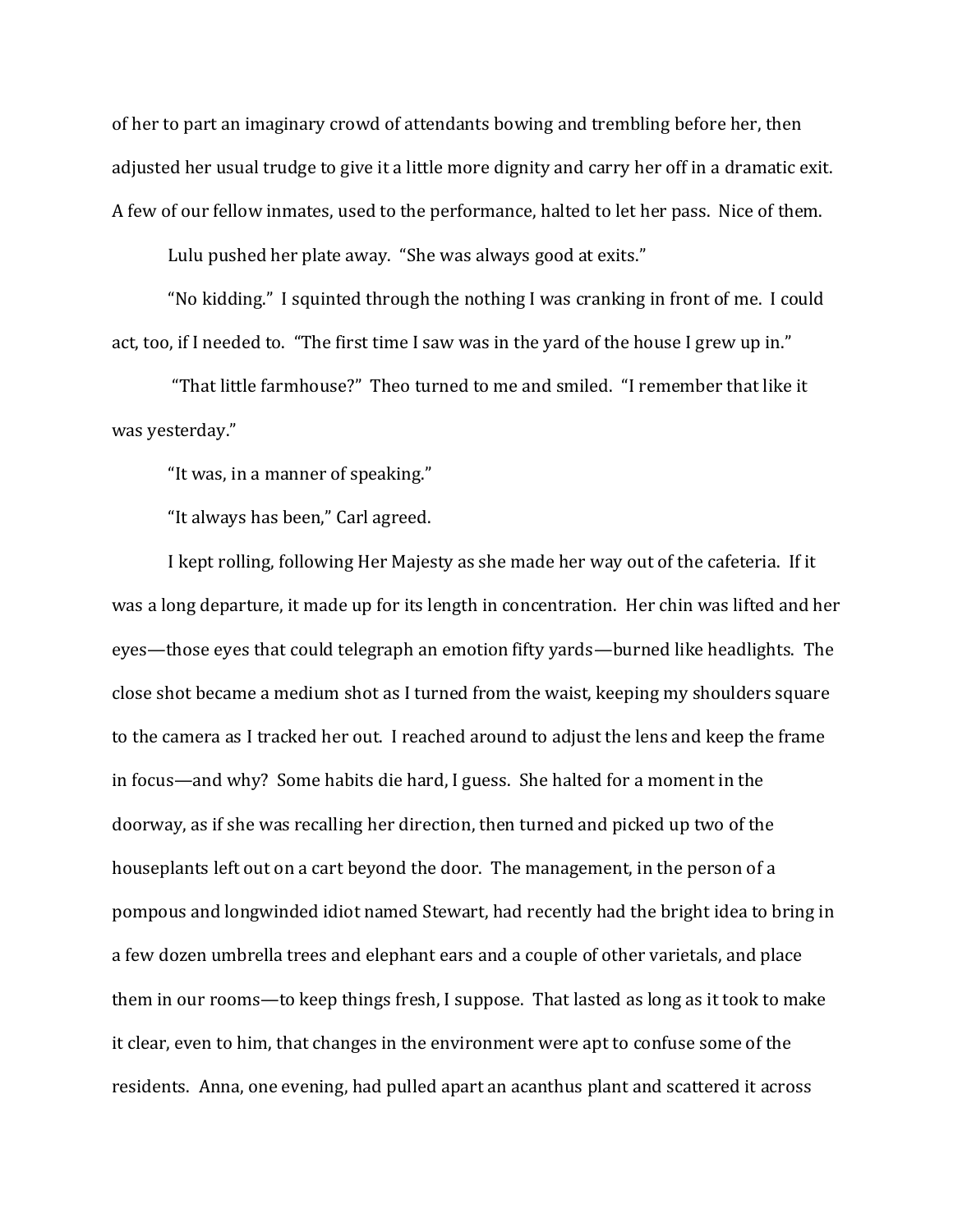her rug. Then she'd taken the stalks of flowers in both fists and done Ophelia—from her stage days, since I was sure I didn't remember it from the studio—all the way down the corridor and into the shower, where she might have imagined she was drowning herself for love. In the end, the fistfuls of petals blocked the drain and flooded the hallway, and the plants, at least in our rooms, had been withdrawn and repositioned. Now she was walking slowly, holding the two clay pots out before her like an offering as she made her retreat. She was back in character and the image reminded me of something, though I couldn't say what it was. Maybe she'd missed having them and was taking them back. Good for her.

I was just about done with the shot when Joel, dogfaced and with his dark hair slicked back like some five-and-dime Romeo, cut across the scene, trudging straight through the frame like a wandering prop-boy, and I lost sight of Anna a few doors before her room. I let my arm drop. Lulu was watching and had seen what he did. "Well, that spoiled the shot, didn't it?" she said.

Clara sighed. "He shouldn't be allowed on the set."

Carl stared after Anna. "She'll be all right," he decided. I thought so, too. In her room the familiar surroundings would reshape the scene and she'd come back to herself, figuring that she had just dreamed it all up: fish sticks and a bowl of stewed tomatoes, prop food long ago sloshed out incongruously before the last of the Ptolemies. She'd have to talk to Cyril about that prop boy, though. No—Cyril's long since gone. It must have been a dream. And here were two new plants.

Theo picked up one last fish stick with his fingers and snapped off the end. He popped it into his mouth and chewed it slowly as I straightened up and my camera vanished into the air. "When did you sell that place, finally?"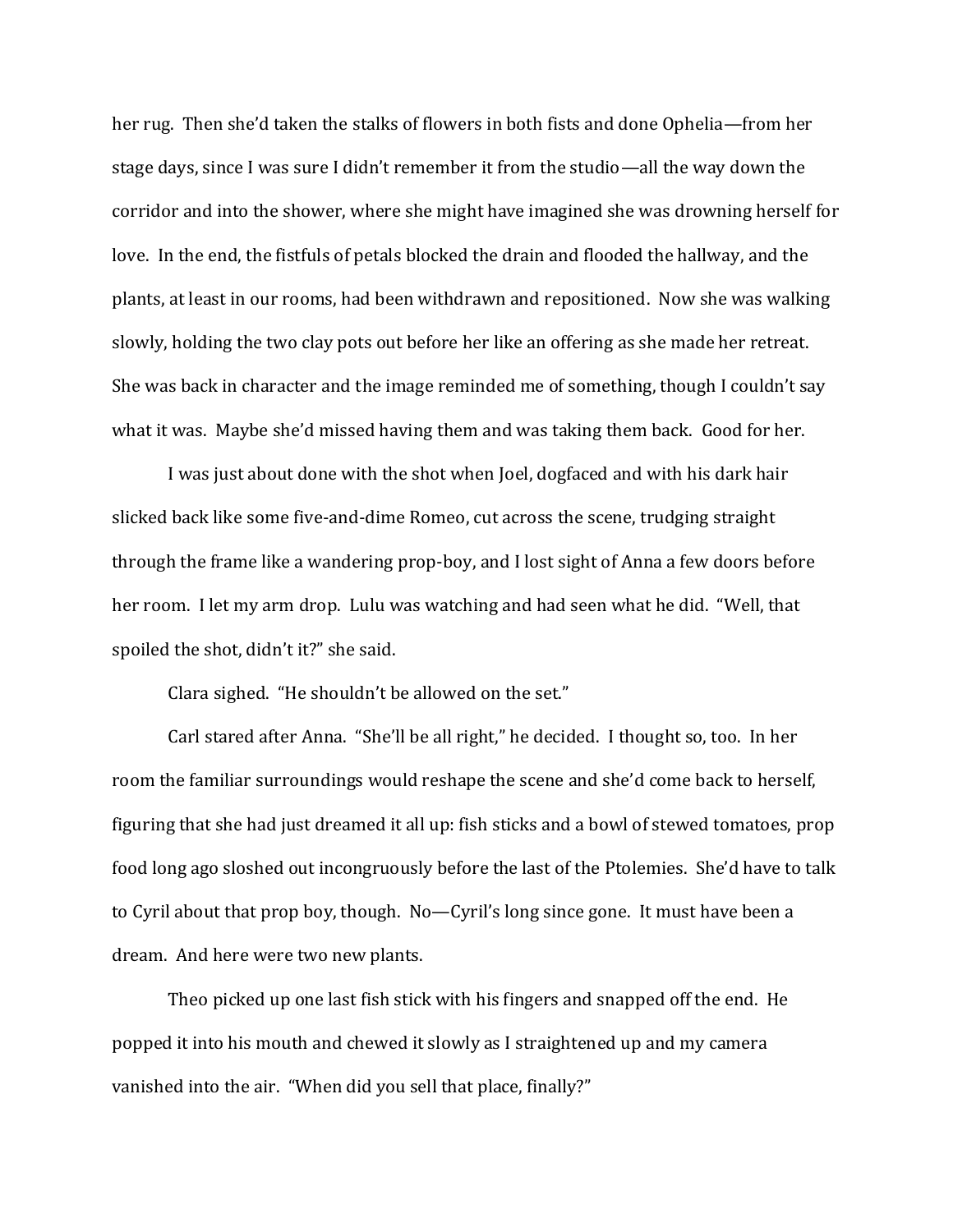I looked back at him, lost for a moment. "The farm," Clara prompted. "I remember: it was a beautiful place."

I resumed my seat. "Never did—not completely. Never got around to it."

Carl looked up, surprised. "Really?"

"Not the house, at least—though we used it as if I had, and I never minded. I sold the land the day I left. And the bunkhouse and the barn. Property of New World Moving Pictures—just like you and me. But not the house. That was leased to the studio, last I knew."

"We shot interiors there, though," Lulu insisted.

"Why was that?" Clara asked. "Why hang on to it?"

"I don't remember. Something at the time. But that was the deal." I sighed as I took a last look down the hallway. Anna was gone. "For all I know, it's still there."

"If it hasn't fallen in on itself and been condemned," Lulu said. "They take a bulldozer to them, these days. Like they did the Chaplin Studio."

"That's not true," Theo sat up, a little indignantly. It's still there—North La Brea and Sunset Boulevard—it just converted to television."

"Didn't we all—or at least didn't we try to."

"Some of us did and some of us didn't," Carl said.

"Those of us that are still alive." I winked at Lulu. She scowled back at me. I can keep a secret.

"And here we all are," Carl declared, smiling. "Those of us that are still alive. Or most of us."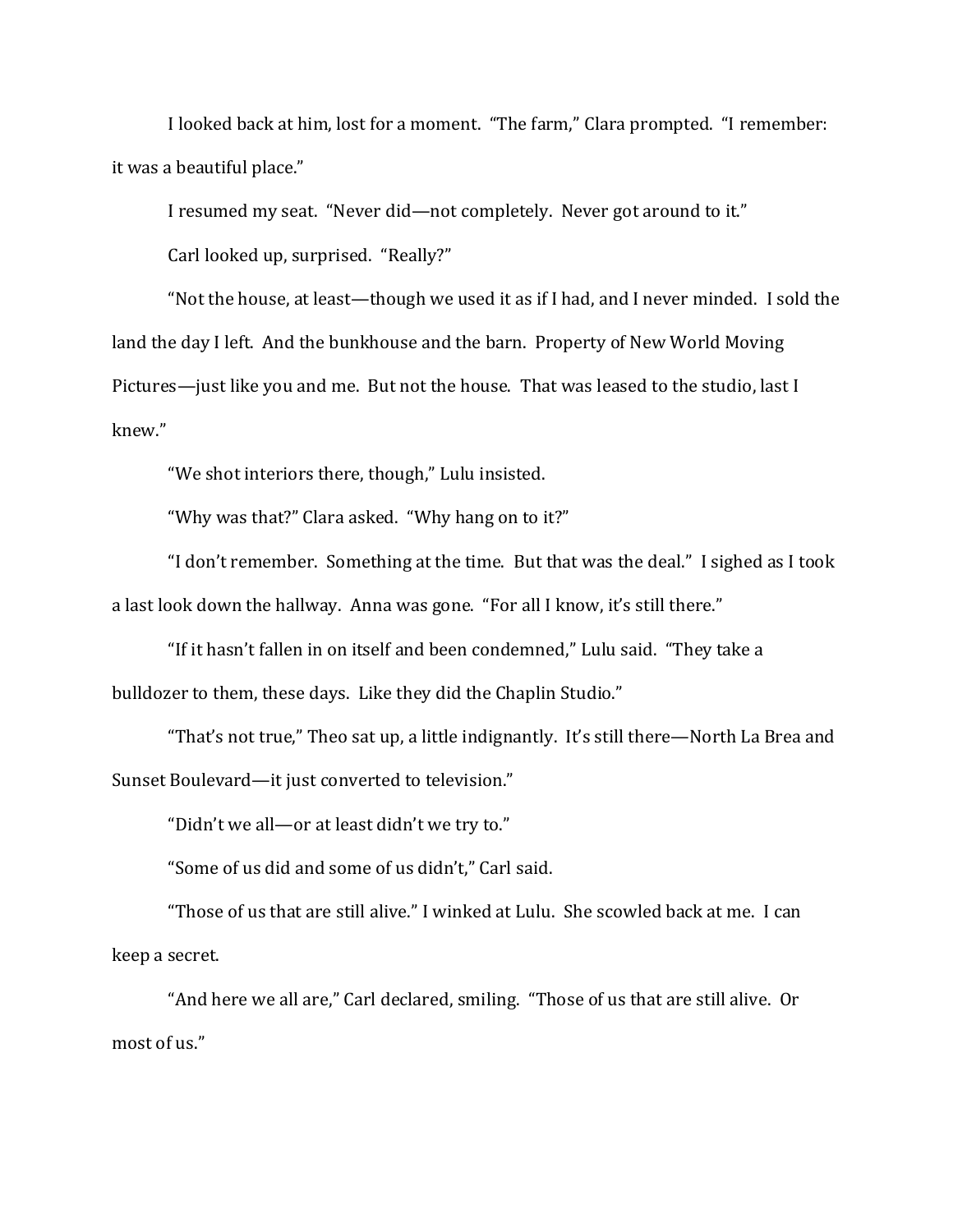Lulu snorted. "After that scene? Maybe most of the most of us—or some of the most of us. But you can hear the bulldozers here, too. Listen closely—you can hear them coming."

"There's a metaphor for you," Clara muttered.

"You ever miss it?" Carl tilted his head my way. "Where you grew up?

"From this perspective? All eight-hundred acres. Every rock and tree of it. And the willow tree beside the pond. It was quite a spread back then—peaches and almonds."

"So… every time we have peaches?" Theo grinned.

"*Canned* peaches. That's what we get here," I pointed out. "And they're nothing like home. We had them all year 'round."

"You were lucky."

I nodded. "But still I got sick of them. They never ended. When my stepmother passed, she hadn't finished putting up the last of them, so the neighbor-ladies took over and finished for her when she couldn't."

Lulu chuckled to herself. "And I'll bet *they're* still there. How long has it been?"

"The house was thick with the smell of them. They even baked some into pies for the wake." For a moment I could see the scene as if I were framing it in the camera: the house crowded, the air sweet and sweltering—and a long cream-yellow car coming down the drive, sparkling through the parlor windows. "That's fifty years ago. And you were all invited in, as I recall."

"We finished off the leftovers."

"Most kind of you," Theo nodded graciously and wiped the corners of his mouth. "But as I recall, you weren't counting on receiving visitors."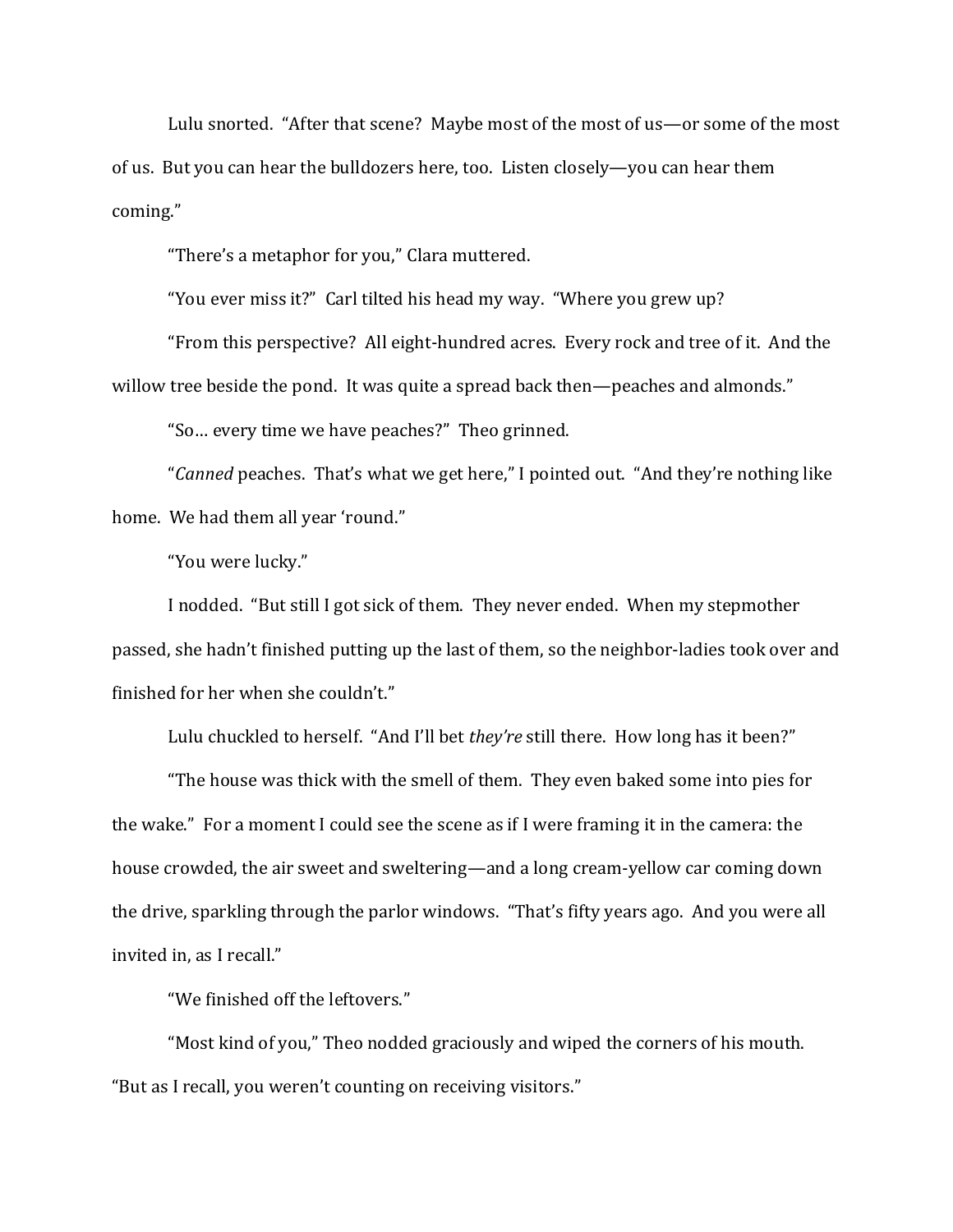"Two wakes in two days," I agreed. "And by then I couldn't get away fast enough."

"Best hire I ever made." Carl held his hand up, giving his blessing. He pushed his chair back and crossed his legs. "You're welcome."

"But the canning jars," Lulu says. "All this time. I wonder if they've kept."

"And thank *you*, sir." I responded. "You rescued a young man in distress." I turned to Lulu. "We had a root cellar. If it's still there, they're still there, if nobody's gotten into them in the meantime—stored in a cool dry place."

"Fifty years later—preserved like the rest of us." Lulu reached for her napkin to mask her face and delicately picked something from between her teeth. They're all original and she's proud of the fact. "Much like *much* of the rest of us."

Theo was intrigued. "If they haven't exploded from the heat. That can happen, too. Or maybe they've fermented—maybe they're *brandied* peaches by now!"

"I always just assumed it went with New World, or with the crash."

"Imagine," Lulu mused. "The value in pure real estate! You could be a rich man, Frank."

"You kidding? I *am* a rich man. I have a whole staff in white livery here at my beck and call—around the clock."

She glanced over at Joel who had slouched back to his desk behind the window. He'd pulled the sliding glass shut and was reading a comic book folded back on his knee, his feet up. "If they're awake through the night, you mean."

"I don't mind it much, most nights."

Carl heaved a sigh, uncrossed his legs and stood, one hand on the edge of the table. Dinner was over. "Well then. I'll see you all at tonight's entertainment."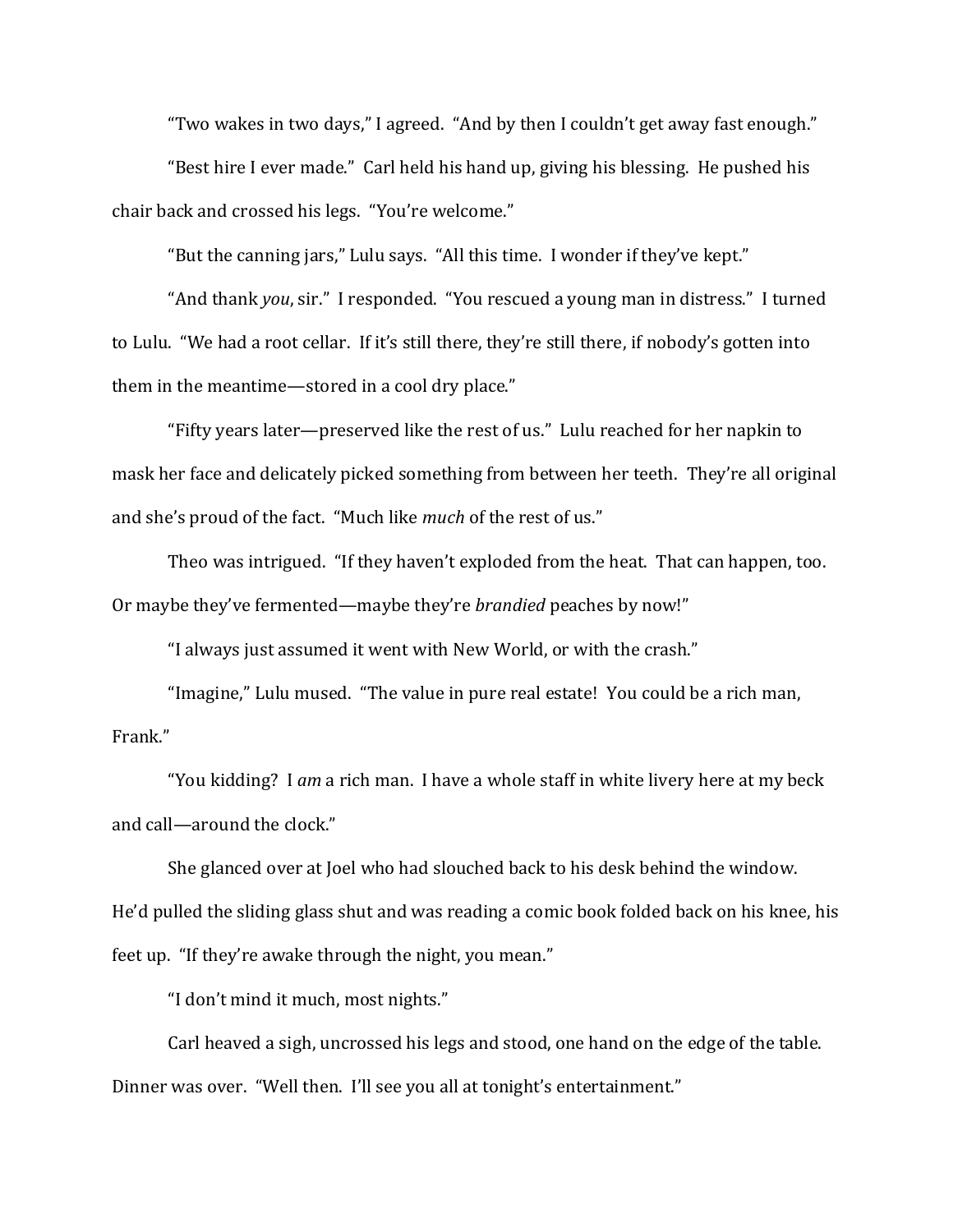"Saturday. Then it's a movie, isn't it?"

"Do you know what they're showing?"

"I checked," Carl smiled wryly. "A picture of particular interest to us all, in fact— *Purity*, vintage 1919, and starring Nova Romanov."

"Really?" Lulu's sharp and it's hard to catch her off guard, but she looked up at him, eyes wide. I'd lost my breath for a moment and sat gulping like an idiot, memories crowding the lens.

"All eight reels."

"Isn't that the one we were working on when—"

"Odd coincidence," I cut her off.

Carl glanced at me, then back at Lulu. "And *scene*," he said, and he picked up his

cane from the back of his chair and strode off.

Lulu took a deep breath as we all stood, shrugging off the surprise. Theo pushed in Clara's chair for her then started off, after Carl. "Don't leave me stranded here," she called after him.

"We're all stranded here," I told her. "But I can always show a lady to her room."

*FADE OUT*

*SCENE: Flashback again, but later that day after dinner by some hours, though still before the* Judgement of Solomon in the Hallway*.*

*INTERIOR: The Silent Picture Rest Home; what was grandly called the Screening Room, but more factually a social hall set up as a makeshift theater; lights gradually dimming.*

*FADE IN*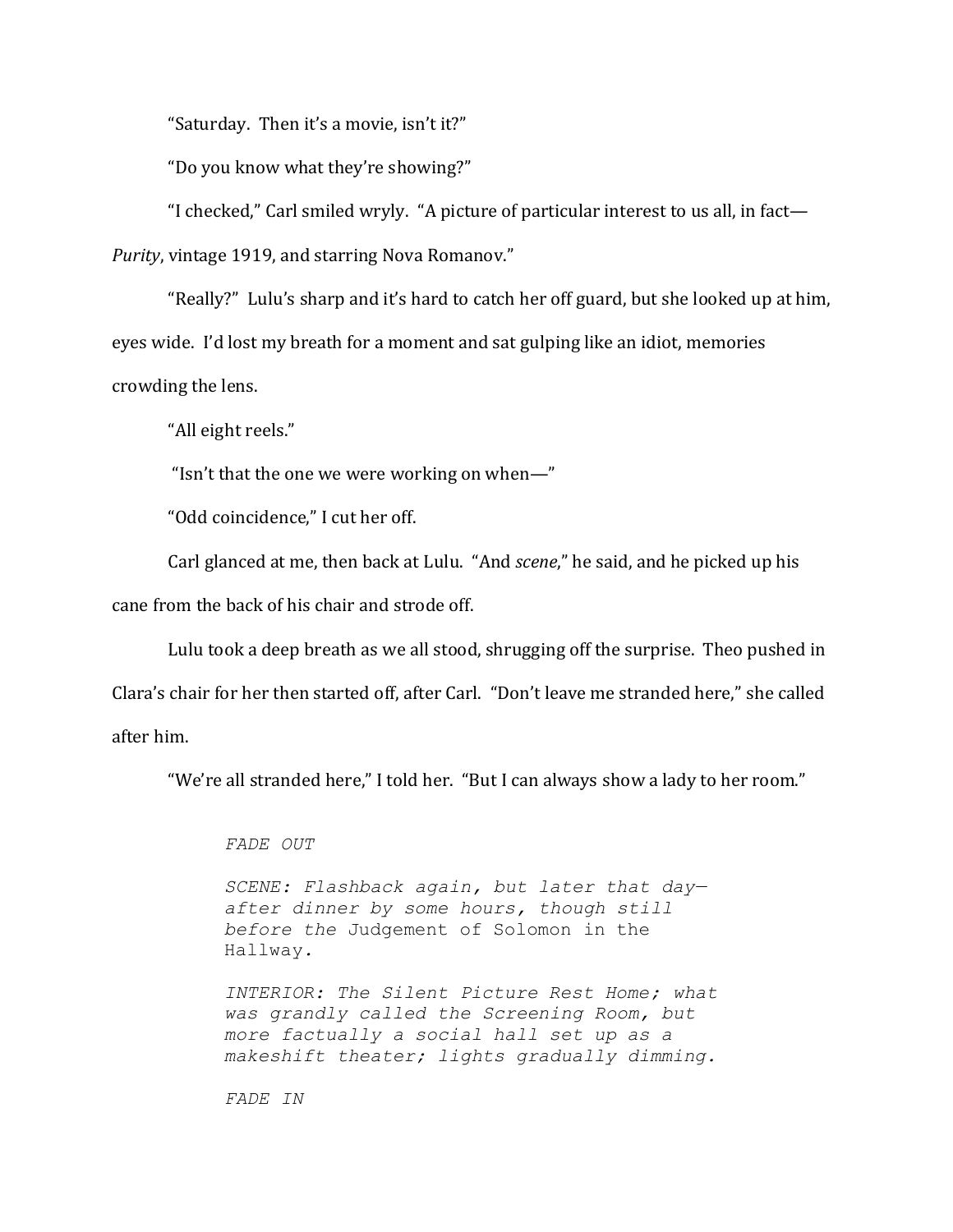*TRACKING SHOT over FRANK'S shoulder as he trudges down the aisle, pushing LITTLE LULU in her wheelchair.*

*MEDIUM SHOT as he situates LULU to one side of the aisle, then stands for a moment staring back at a hapless young man in a white coat wheeling a projector on a cart into place behind them. He takes his place a few seats in.*

*MEDIUM CLOSE SHOT of the four of them, with LITTLE LULU in her chair to one side of the frame, then CARL, FRANK and THEO, and CLARA at right.*

Theo had saved a seat for me beside him. "We thought you weren't going to make

## it."

I gestured toward Lulu. "The lady kept me waiting."

"I had to prepare for my entrance."

"But it was worth it," Carl said. He'd brought along the day's paper to catch up on what he hadn't read that afternoon. He turned a page now and shook it out to fold it back as Lulu set the brake on her chair.

"And the Lady of the Nile? How's she doing?"

"You know, I think that was Sheba, actually—or maybe Lucrezia Borgia. Hard to tell. Anyway, she's fine—sitting up asleep in a chair, last I checked." Joel was down in front now, squinting into the beam of the projector as he struggled with a folding screen.

"Cleopatra meets Caesar, Sheba meets Solomon. Different stories, same scenes," Clara sighed. She'd gotten herself dolled up for the evening with lipstick and several strands of iridescent beads. They glittered as she shrugged. "The parts are interchangeable."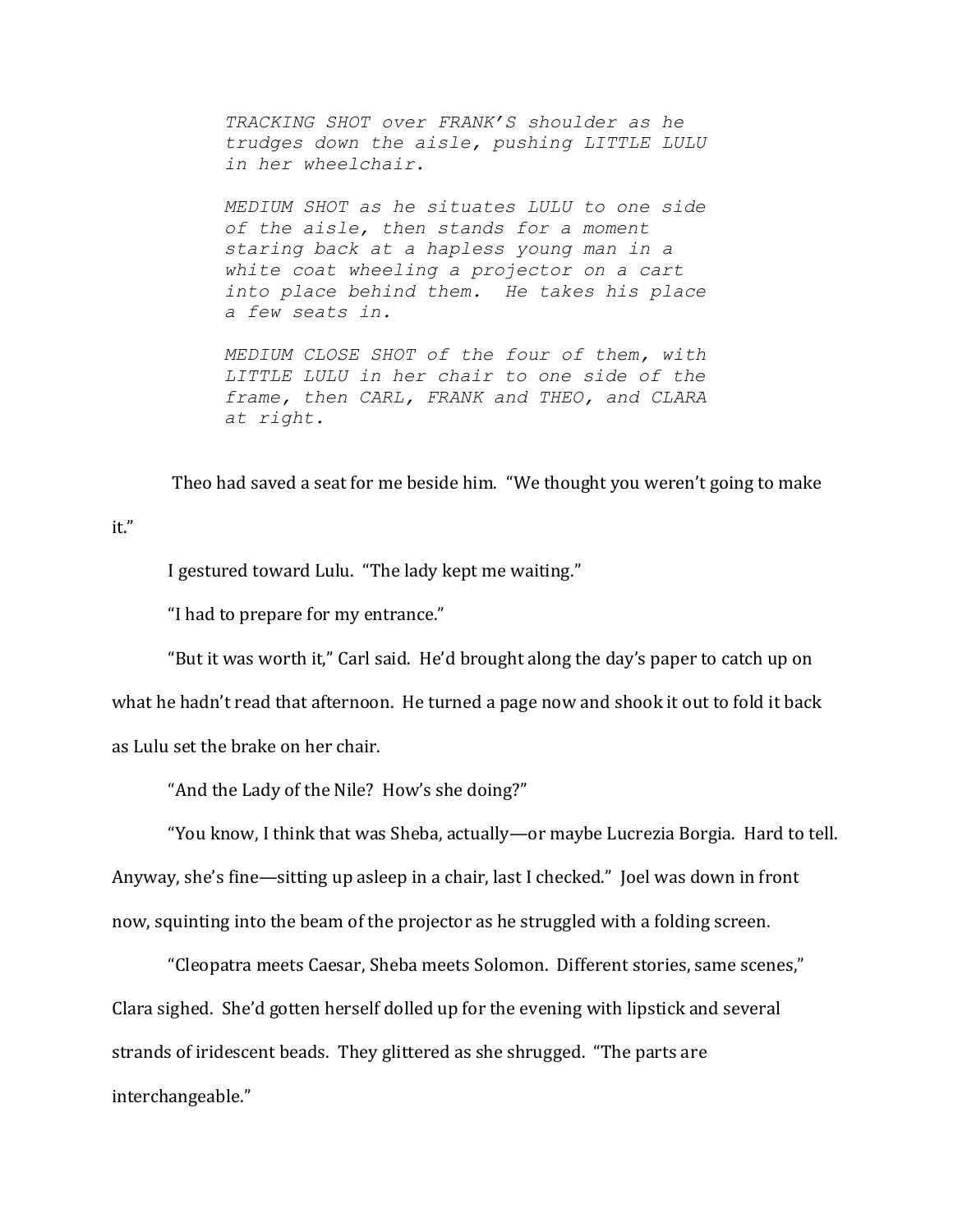"And whose fault is that?" Lulu prodded.

"Nobody's. It's just a fact. There are only so many stories—and we were always in a hurry and they worked just fine the first time for somebody else. So just change around the details and set it down in a different location. It all amounted to the same thing."

Carl leaned forward in his seat. "Here's the news for you, then." He held up the paper. A headline read *SILENT FILM STAR NOVARRO BEATEN TO DEATH.* "It says the funeral's tomorrow."

"I saw that earlier," she said. "Poor guy. I asked at the front desk and they told me there'll be a bus for us. Then someone had to walk me back to the Day Room as if I'd gotten lost! How the hell did they think I'd gotten there in the first place?"

Carl sighed. "I wonder if Anna will be able to make it."

"You know she knew him? She mentioned it a while back."

"We all did, one time or another," I said. "You forget how small a town it was." I took a look out over the group in the room. There were only about fifty of us. "And it's getting smaller all the time." A woman in the row ahead threw me a disapproving glance.

"I get a little concerned when she loses herself like that."

"Normally she sleeps it off," I said. Joel was back at the projector now, fumbling with the reel. He hadn't realized yet that he was holding it backwards.

Clara turned to me as I took my seat. "Did you get my sweater back? I'll need it on the bus, if we're going."

"Of course we're going. Did you have any other plans?" Lulu asked.

"I'll bring it to breakfast tomorrow," I assured her. "I left it with Anna on the way back, but I'll want to look in on her tonight, anyway."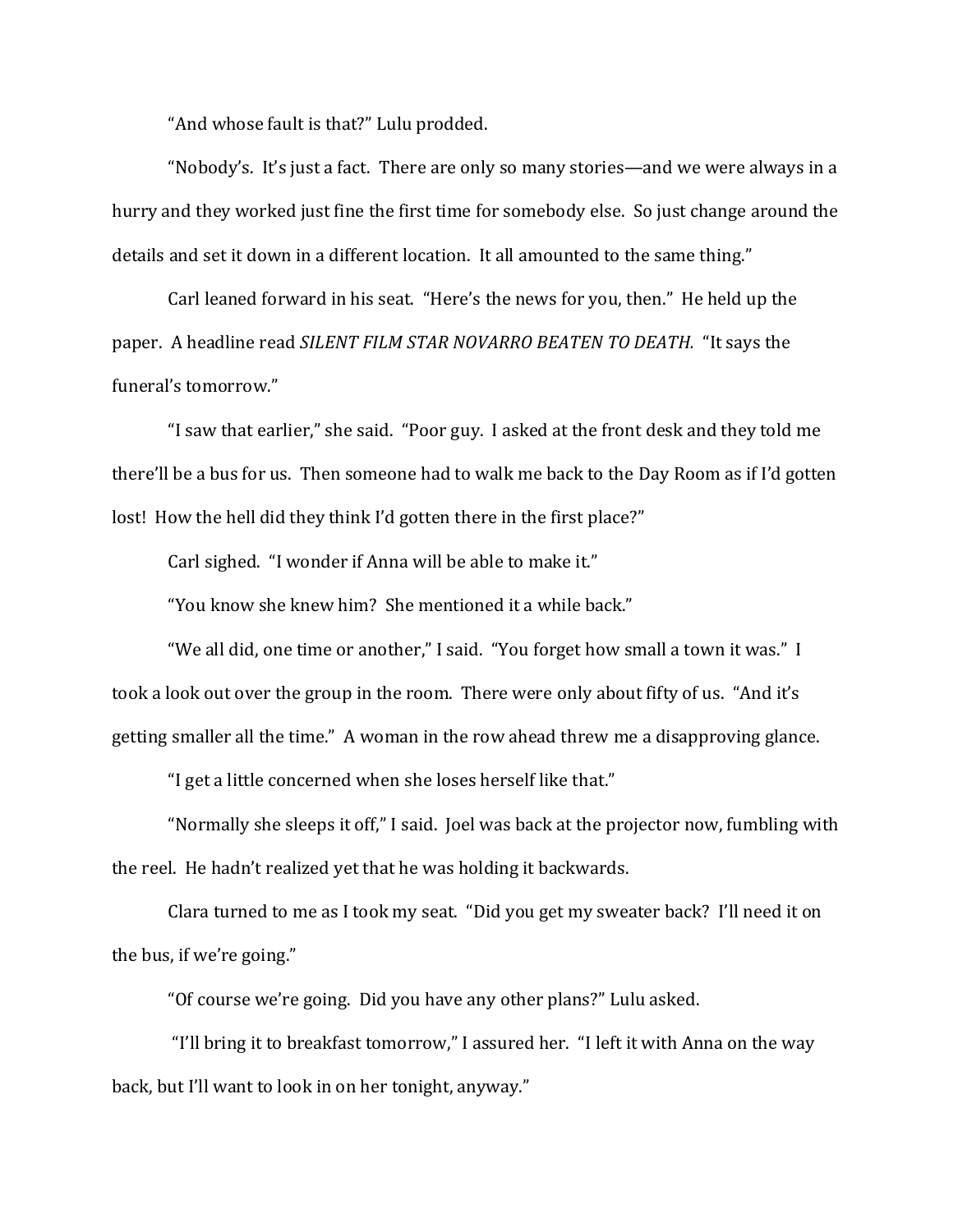The room went dark. "Finally," Theo said. "Pass the popcorn."

"There isn't any. Regulations, remember?"

"I miss the smell of it."

"Regulations," Lulu grumbled. This was an innovation the management had posted the week before on the bulletin board in the Day Room, starting off as Stewart always did with a grand pronouncement and finishing up a few hundred words later with references to medical research: *"It is the first responsibility of The Silent Picture Rest Home to provide for the health and safety of its clientele."* He actually talked—and he talked a lot—like that. Silent Rest had a popcorn machine, which they had previously rolled out for show now and again, and always for Saturday night screenings, but apparently it hadn't been in our best interests. "Who'd have known that stuff can shorten your life," Clara had jibed, and we'd all laughed at the time, but here we were. "As if junk food at our age—" Lulu said, "and considering what they do feed us…." She let the thought trail off.

Carl carefully folded the paper into quarters and dropped it under his chair. "All the vigor of youth, and righteous indignation at the world's injustice!"

"*I* wrote that line, thank you very much," Clara huffed. It was a title card once, as I remembered.

So the picture begins. A leader ticks off the seconds, a few cards introduce the grand title—*PURITY*, in white letters over the scene of a willow tree beside a pond—then it cuts to a list of the featured players, Anna and Theo and Little Lulu (as she used to known professionally) among them, then a scroll of the production crew with Cyril MacKenzie directing and Carl Schultz as his Assistant. "See there? I was somebody once," Carl whispers. Clarissa Cormorant is listed there, too, quaintly described as the scenarist—the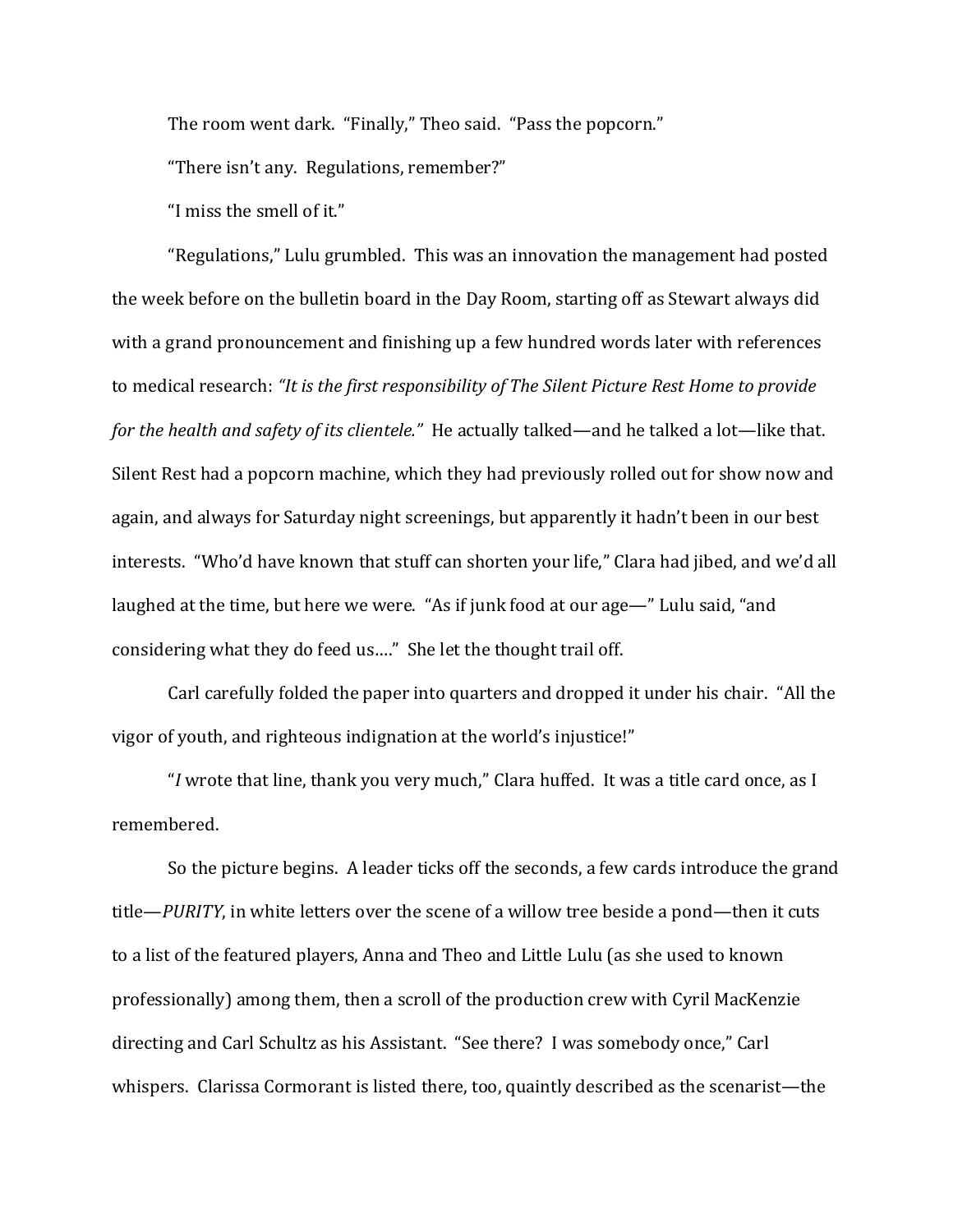word we employed before everything was written up as a regular script—and then there I am at last, near the end: Frank Potter, Second Assistant Cameraman. It was my first credit, though it was only a happy accident at the time. Finally, we fade to black and fade in again on a preliminary card, with the willow tree to one side and the moral of our story: "*To the Pure, all Things are Pure."* The projector is clicking away behind us but there's no music anywhere—they've all but forgotten that, now—so it's just the image flecked with dust and lint, scored top to bottom with trailing scratches, and faded spots rising like clouds of steam, all of it within a lousy twenty square feet. Not like the old glories of the Fox Theater in Riverside, with its ushers in uniform and its matinee orchestra under an expanse big enough to entertain a young man's imagination. I wondered if it was still there.

"The damage," Lulu mutters. "Look at it. Did we film this picture in the rain?" Carl takes her hand in his. "So it would appear."

We certainly did not, but now we fade in on the poet Thorton Darcy (played by Theo, with his dark hair long as we supposed all poets wore it, and looking a lot like an Indian I spent a memorable night in a tent with, once). He's seated at his desk, getting himself all worked up over an allegorical poem he's titled *Virtue*. (Title card: *All the vigor of youth, and righteous indignation at injustice!* "I told you," Clara says quietly, more to herself than to Carl.) As poetry goes, *Virtue* was probably no more interesting than it sounds—not that it ever existed—but it's an allegory and he's an idealist (the long hair tells us that, somehow—and an allegory, as I understood it at the time, is a poem with women running around with names like Purity and Art, and all the Greek Muses in it, half naked—but that's coming up). We get a shot of the first page of the poem, penned out in neat script, before it cross-fades into a misty picture of the world in its earliest days, when Virtue ruled over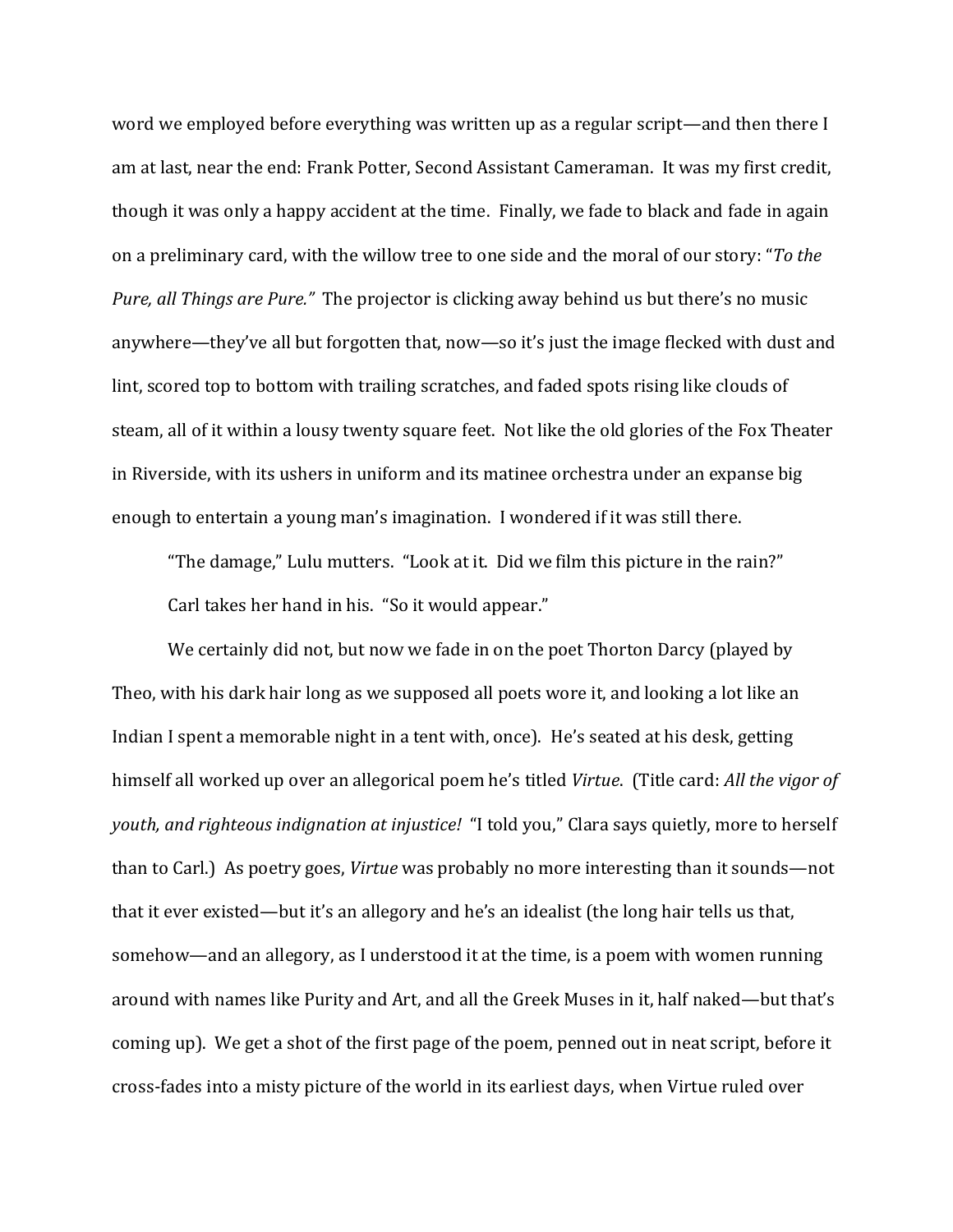creation, wearing in a costume covering no more than it should and fooling exactly nobody. Virtue is played by Nova Romanov, and I sigh at the sight of her, because she sits there on the Throne of Loving Kindness (as the title card tells us, leaving nothing to chance) and she glows, serene as the force of moral conviction, and everything is right with the world as she places one white hand to her cheek then lets her fingers trail languidly down her neck before the shot narrows in a slow iris before it cuts to a close up of her face. I didn't shoot that scene, but I can remember when it was shown in the rushes, the first time anyone ever saw it, and you can't tell me that sunlight didn't consider itself lucky to shine down on her through the glass of a studio roof. I glance over at Carl and he's staring with his lips parted, rapt at the sight as she smiles softly back at me, doubled on the lenses of his glasses. "Gorgeous," Lulu whispers, and she's not being flip for once.

The second part of the poem is the story of Pandora—played by Anna in her prime—who lets herself be tempted and sets Evil loose in the world. Evil is represented by a whole lot of the company got up like gargoyles fresh off a cathedral—even Lulu as an imp with the wings of a bat—and the scene fleshed out, quite literally, by a few young ladies not known at the time for their modesty: Naked Ambition, Naked Greed—nothing very subtle. That was a lot of fun to film and it's not half bad to watch again now. Evil capers around and causes no particular mischief—at least in the picture, which judders in its frame now and again and looks as if someone had been taking flashbulb photos of the action—but it's clear the world has changed, and the Throne of Loving Kindness is seen now occupied by a child carrying a pitchfork, and we all laugh because we recognize Lulu. "Go on," she says, "I wore that for Halloween that year, too," which earns another pointed glance back from the woman ahead of us, who maybe doesn't know that Evil herself is seated in the aisle behind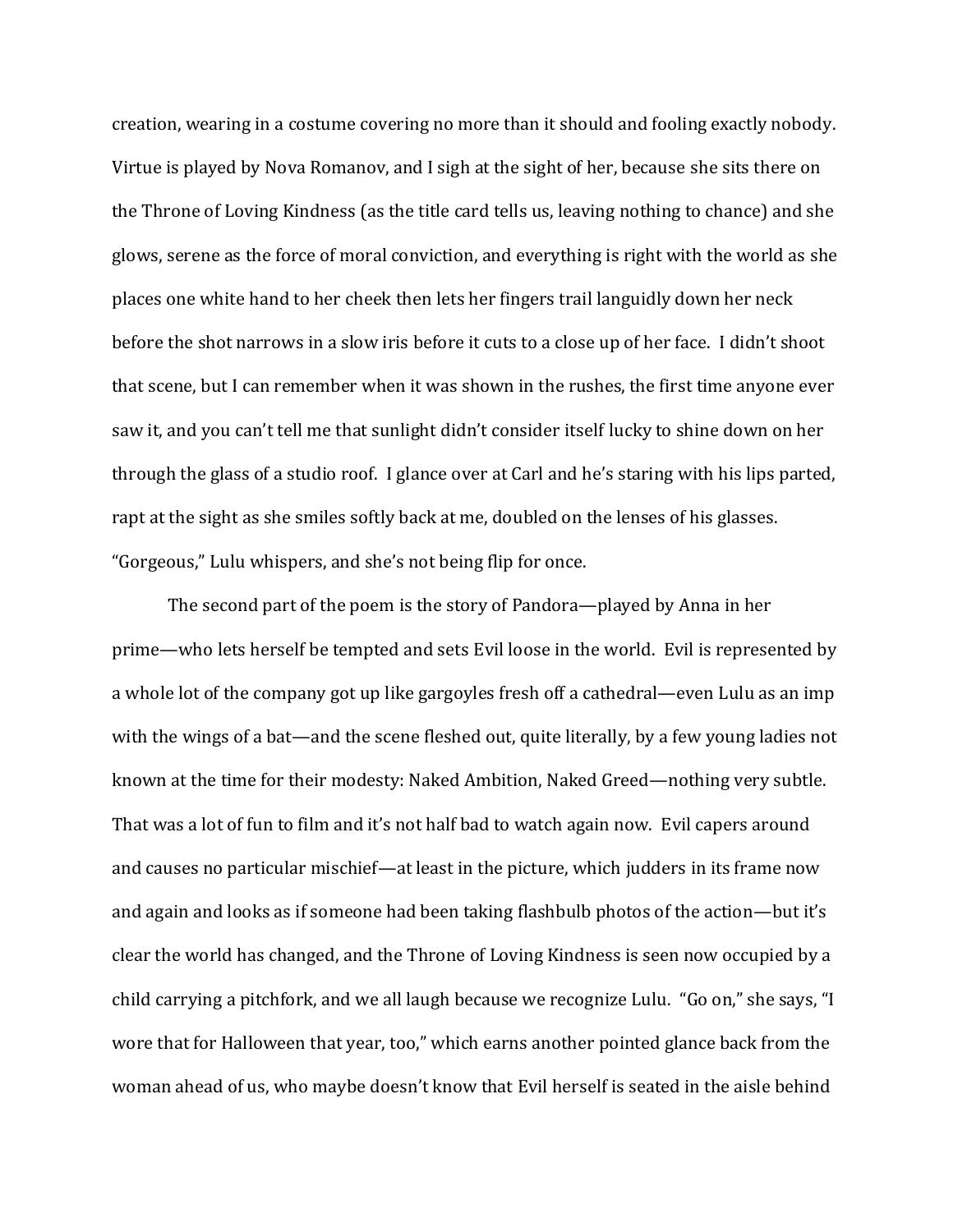her. But now we finish up the poem and arrive at the present, as Darcy decides to knock off for the day and take a break from his labors in the allegory trade. Close-up on the back of Theo's hand laying his quill aside (and why a quill? I wonder—because it's poetry, of course), and the camera cuts back as he stands and stretches. He's all in white, and taller than I remember, and we can see the muscles of his chest through that pressed white shirt. He nudges me and leans over to whisper: "Quite a figure I cut back then, hey?"

"I was taken in," I tell him, and for a moment the focus blurs a little and I have to blink hard a few times. That happens now and again, these days.

Darcy goes for a walk in the country where he's greeted by a scene bright in my memory, though I observed it from a different angle. From a distance, he espies our heroine, a simple country girl in a home-made dress, unconcerned about her appearance unlike any girl I grew up with in the country at the time, loitering under a willow tree beside a pond. The camera, closer up, follows his line of sight. She casts off her clothing in the heat of the afternoon and wades out, in all her naked loveliness, to the middle of the water. There she ties up her hair, lifting her arms so the entire length of her unblemished back shines through the willow branches and reflects in the pond between, then she plunges in and swims across to the other side of the frame, rising like Venus on the shore before parting the fronds and, after pausing a moment for effect, dressing herself again. There's poetry for you. She is also, not coincidentally, played by Nova Romanov.

Confronted with this vision from his own imagination, Darcy approaches her and introduces himself, finds her amenable to poetry, and they settle in most comfortably beneath the branches of the willow to read his poem, which he conveniently happens to have brought along—because he's a poet, after all, and she's a simple country girl and, well,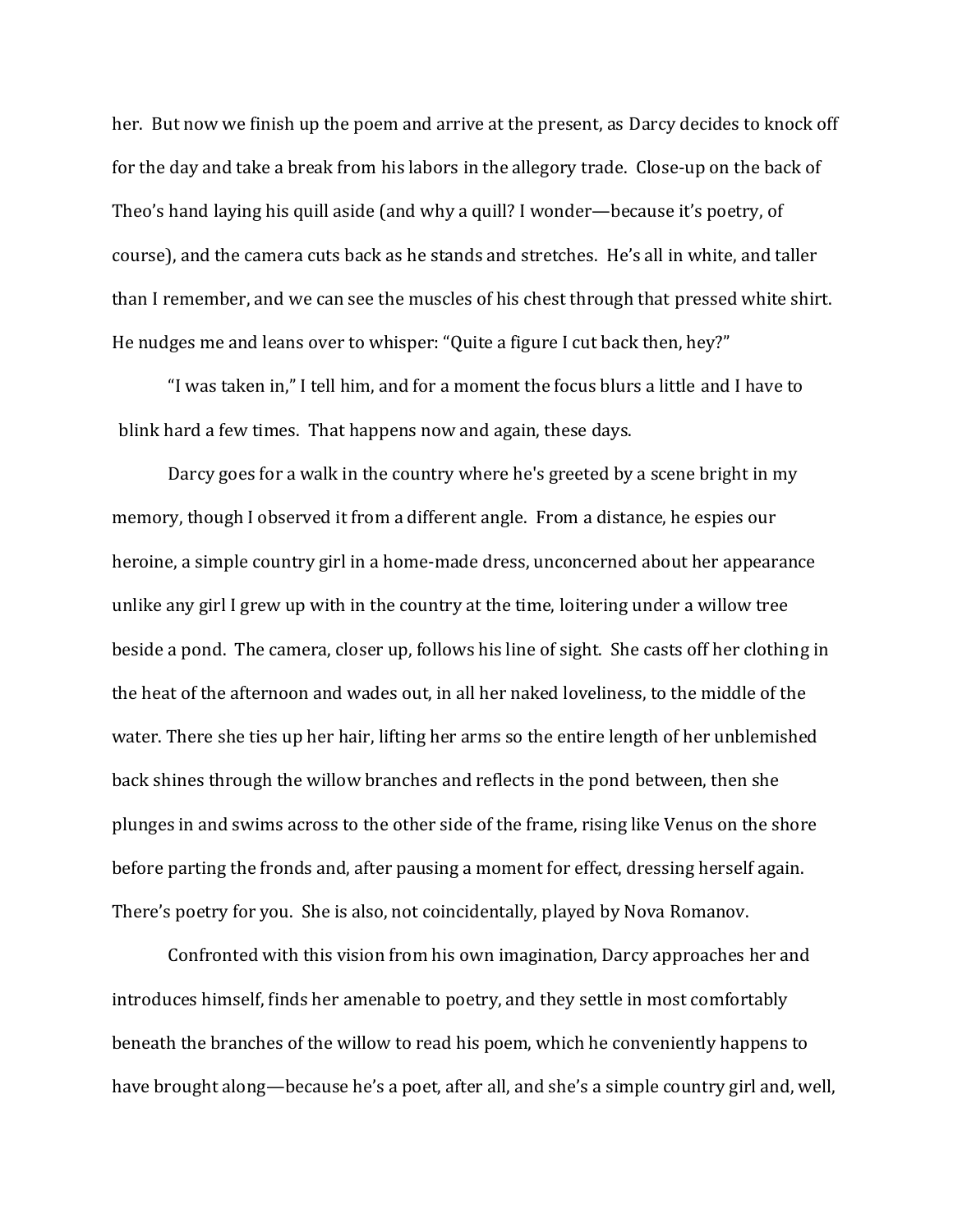that's our story. We learn in passing that before she was invited to take up literary appreciation, the young lady—whose name is Purity Worth, if you can stand it—has been gathering flowers, as all simple country girls do, and she lives in a humble home in a forest that wasn't anywhere nearby in my youthful experience. She listens to Darcy as he reads, finds herself suitably impressed, and smooths back a lock of his hair when he's done to crown him with a wreath of flowers. He falls in love with her on the spot, as any young man would, I suppose. I certainly did. Purity returns his affections and they agree to meet again the next day.

In the dark around us a few of the residents had muttered under their breath, surprised at the nude shots, but that was the way we did it—and the way it played across the country. Of course, theaters in some towns cut the scene, but there were always some that did when editing the flickers was as easy as reaching for a pair of scissors and a bottle of rubber cement. Griffiths had wrangled a whole herd of topless slave girls into a pool in *Intolerance* and got away with it because they were sinful Babylonians—as Babylonians always are—and I can remember a picture, even if I can't remember its name, with a character called The Naked Truth—as truthfully, she was. That was how it worked for *Purity*, an allegory in the service of public uplift, when no one the wiser was about say otherwise. We had ourselves a few good laughs over the reviews: every writer was eager to comment on the lady's "great refinement of mind," and "sensitivity of purpose" and that sort of thing. You can get away with a lot when you're named Purity.

Darcy has no immediate prospects, of course—that's the way with poets—so he tries to get his poems published, but the publisher (Hal Hamilton, once on Broadway and long since of the Vaudeville circuit, our company heavy in either sense of the word) wants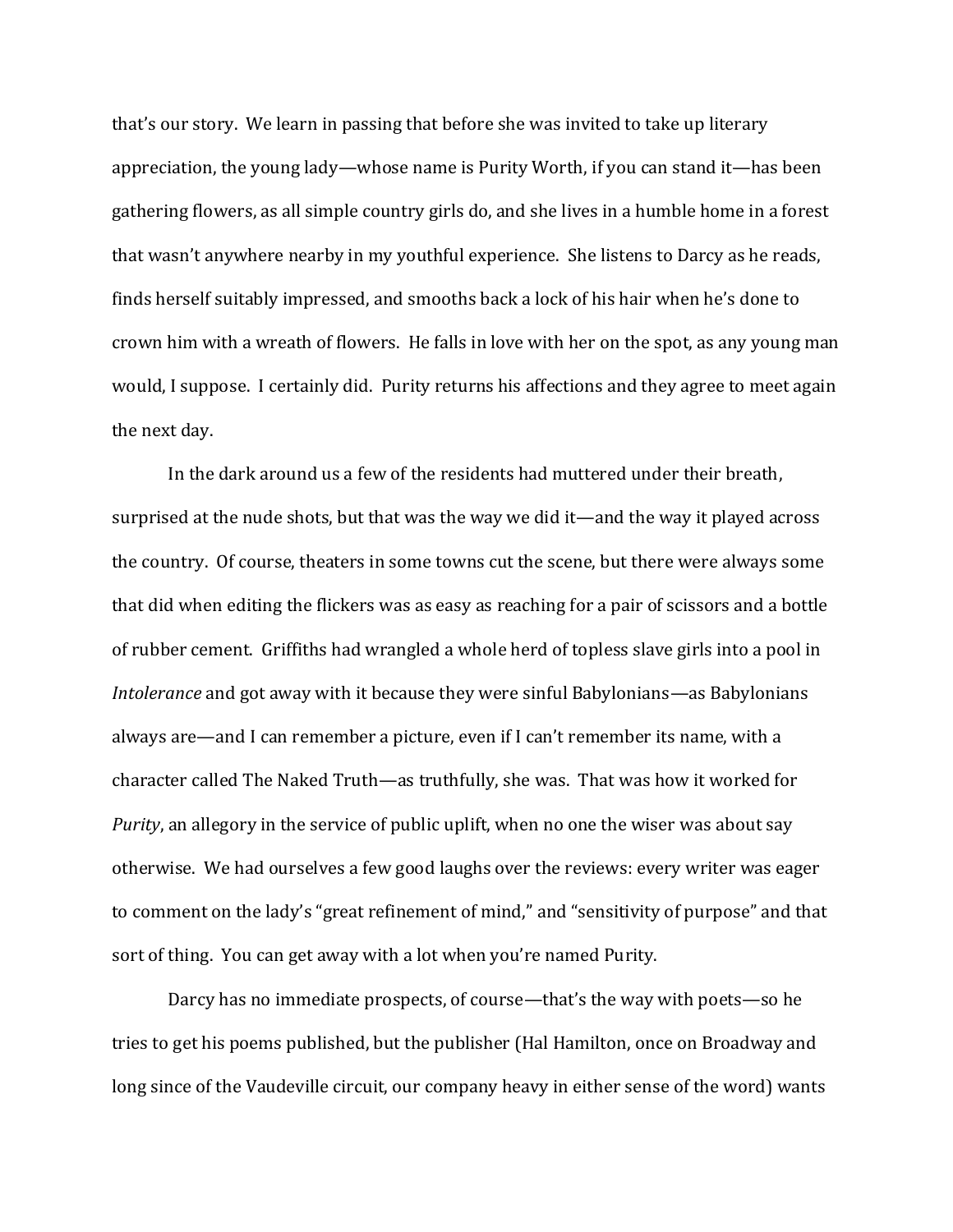\$500 up front for the privilege. So our hero has a dilemma, and he tells Purity that he would marry her if not for his poverty. As he explains the situation, the camera draws in on her face, soft and soulful and genuinely sorry. All she does is glance down in thought, then wistfully back up at him—she's just a simple country girl, after all—but that look has a promise in it, and even if he doesn't see it, we do. "Just gorgeous," Lulu says again. She leans forward, eyes wide. "God almighty," she whispers. "What she had back then!"

"We all had it," Carl whispers back. "it's called youth."

She shakes her head firmly. "Not like that. She was something else entirely."

The women in front of us are taking this seriously, and one of them glances over her shoulder and holds up a finger to her lips.

Carl ignores them. "It was wasted on us."

"It always is," I say.

Purity, as it turns out, has a habit of regular hygiene. The next time she shucks it all off to swim in the pond (this time we didn't risk anything: the camera records her arrival, then fades in on her dress on the grass and her well-washed hand reaching down for it before it pulls back and we find her fully dressed—and that shot was the start of my career) she is observed again. It just so happens that a painter, Claude Lamarque, played by Anthony Adams, the former Arrow Shirt Man who was also something to look at back then and whose character must be an artist because his name is in French, has also seen her from a distance and, overcome by the beauty of the scene, now seats himself on a nottoo-distant rock and sketches it all out. There follows a montage of shots as he works, line by line, gradually pulling back in a series of cross-fades to show the finished picture. It's good filming, and it was edited well. Carl sits forward and whispers to me, "Nice job."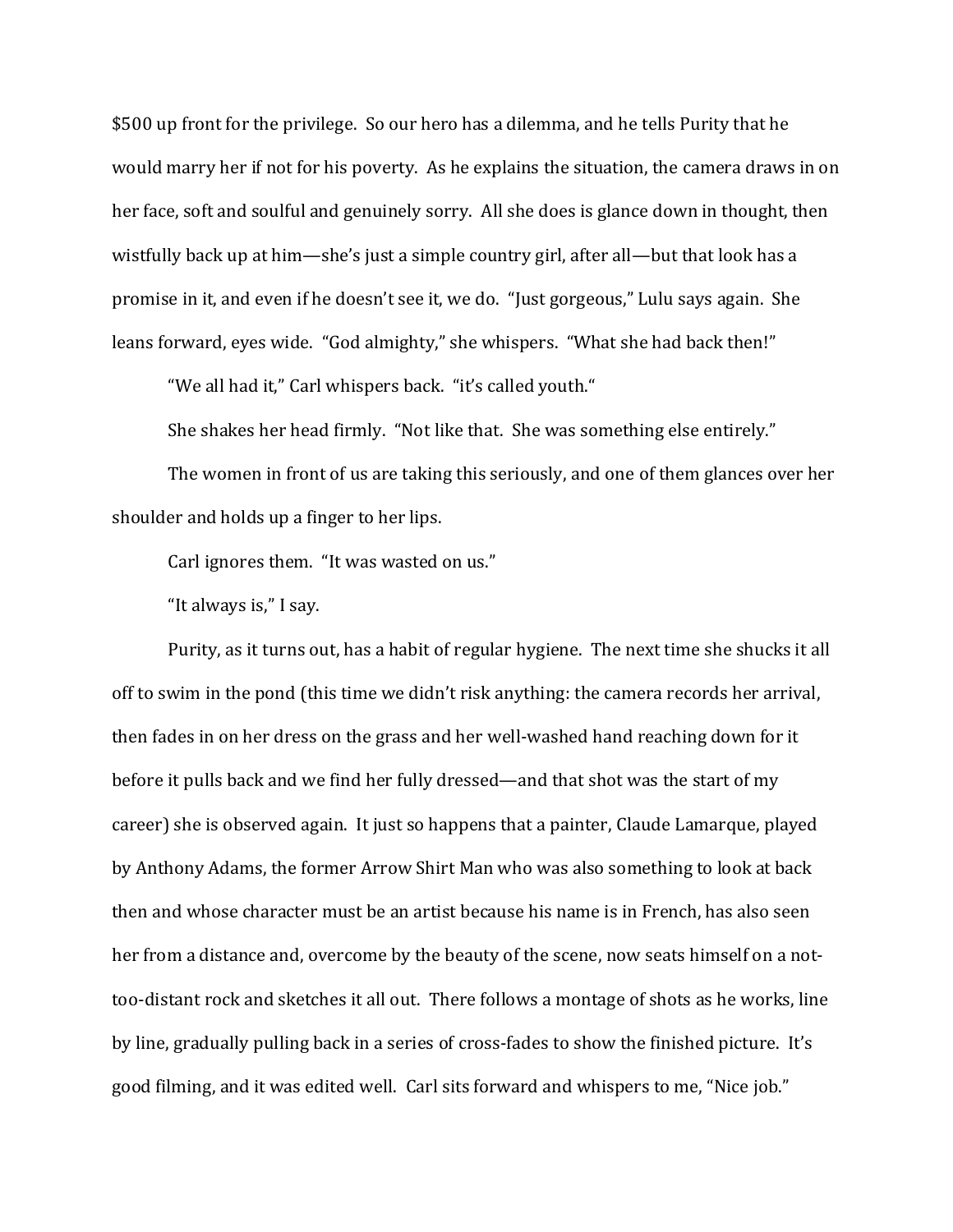"It holds up," I concede. "But I got lucky."

Lulu stirs in her aisle-seat. "I'm starting to suspect she only hung around that tree to meet artists."

"It seems to be working," Theo nods.

"I used to swim in that pond," I tell him. "I used to catch frogs there, too. It was nice."

"You weren't quite so fetching," Lulu shoots back. This time the woman in front of us makes a show of her displeasure, turning around to stare. I smile contritely. We're not exactly well-behaved.

So once Purity's decent again, Lamarque introduces himself and invites her to pose for him. He shows her his drawing and she's taken aback, but she's also impressed. Leaving aside the fact that she realizes he's been watching her swimming naked all this while, it dawns on Purity that there's money to be made for her, too, in this allegory business. So she goes to the painter's studio and undrapes herself for him. Here, I have to admit it, I rose to my calling: iris out on Purity's foot, soft and lovely in a shaft of light. The camera pans up her bare leg until it can't go much higher without offense when it encounters a fold of drapery—fine stuff, lit from below and just delicate enough to reveal what it conceals—and then it follows the arc of her torso upward and along an outstretched arm ending in a hand holding a quill in its fingertips. I squint and think I can just make out a drop of ink seeping from its tip, but maybe that's all in my imagination: the film's worn out, but the past can also get cloudy and scratched up. Finally, as if there's any doubt who we're looking at, the shot pans back, close-up along that arm at the bottom of the frame, then draws back a careful quarter-turn of the lens to bring into focus Purity's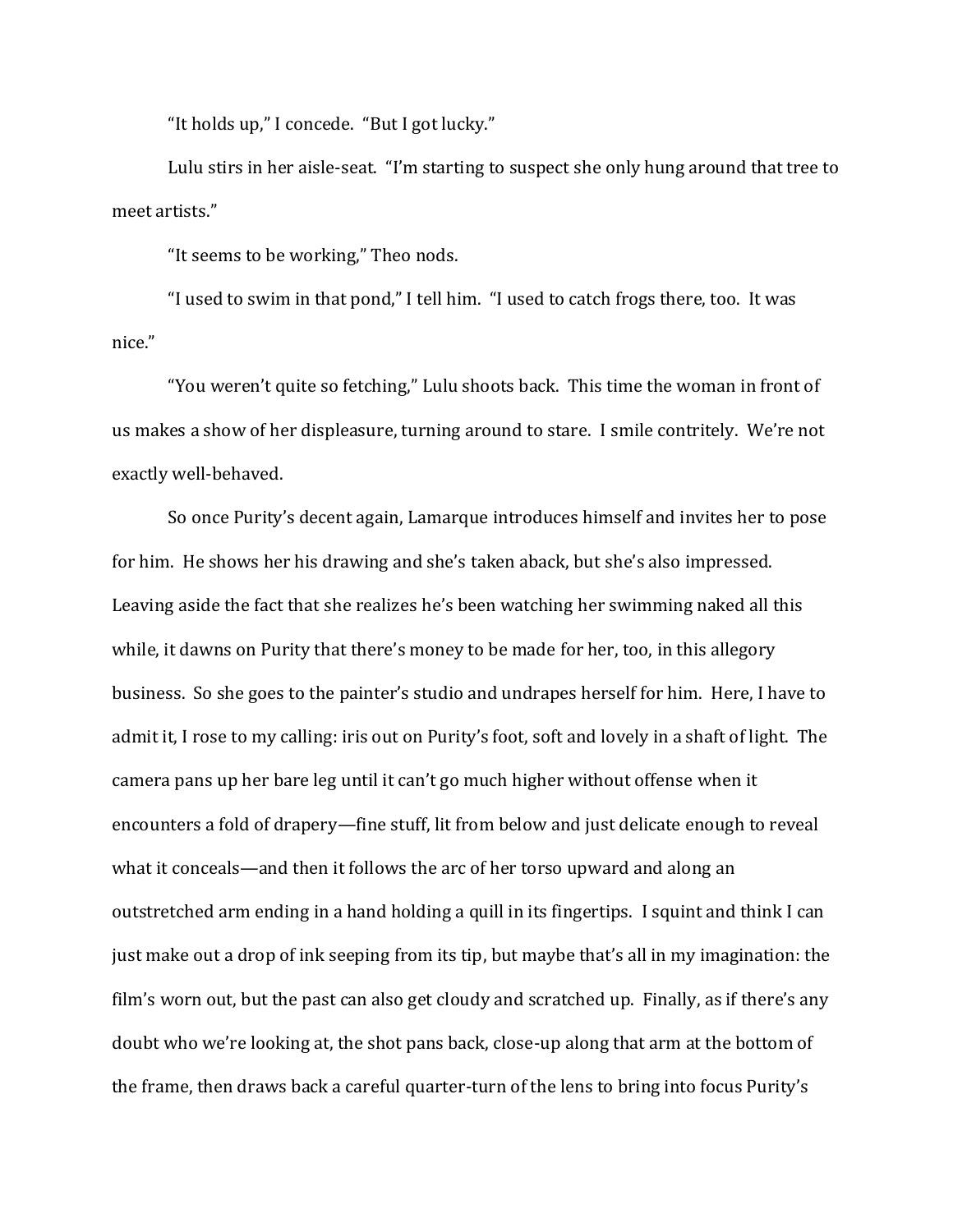face, in profile. Actors had profiles then, and we took advantage of the fact. As I recall, John Barrymore made a whole career out of that angle—at least in his early days, when he gave up the stage and came west for the money. And the shot was good enough, but it would have been nothing without her: Nova Romanov as the Muse of Poetry—an inspiration, which I mean sincerely: she was. She absolutely was.

Speaking of money, Purity gives the payment she got for modeling to Darcy's publisher and the poem gets into print and it's all a great success. Apparently, our poet friend doesn't think to ask about how that came about—and why didn't any of us consider that at the time? We were artists ourselves—or we make a point of saying so often enough—and we knew nothing got done for free. I glance over at Clara and she's frowning at the screen. Something's missing here, I realize: someone's cut something out. But now we're into the third act, and there's a twist, since no man resists Purity for long—and Claude the Painter has fallen in love with his model. That's a lot easier to believe. We can see it in his face, in the way he looks at her—and the guy had a profile of his own. When Darcy goes to the studio, for no good reason I can make out, except there has to be some footage gone missing here, too, he interrupts the artist in the very act of seducing his—and that means *our*—Purity, or at least he's trying to, while she's resisting. The two suitors fall to it and a lot of good art gets ruined in the process, but also a curtain comes loose and drops from in front of Lamarque's latest masterpiece, a work he's been laboring over in private, revealing Purity in all her naked purity and, just like before, we take it all in—a montage of the painting, following the earlier shots of Nova bit by allegorical bit, ending on her innocent face.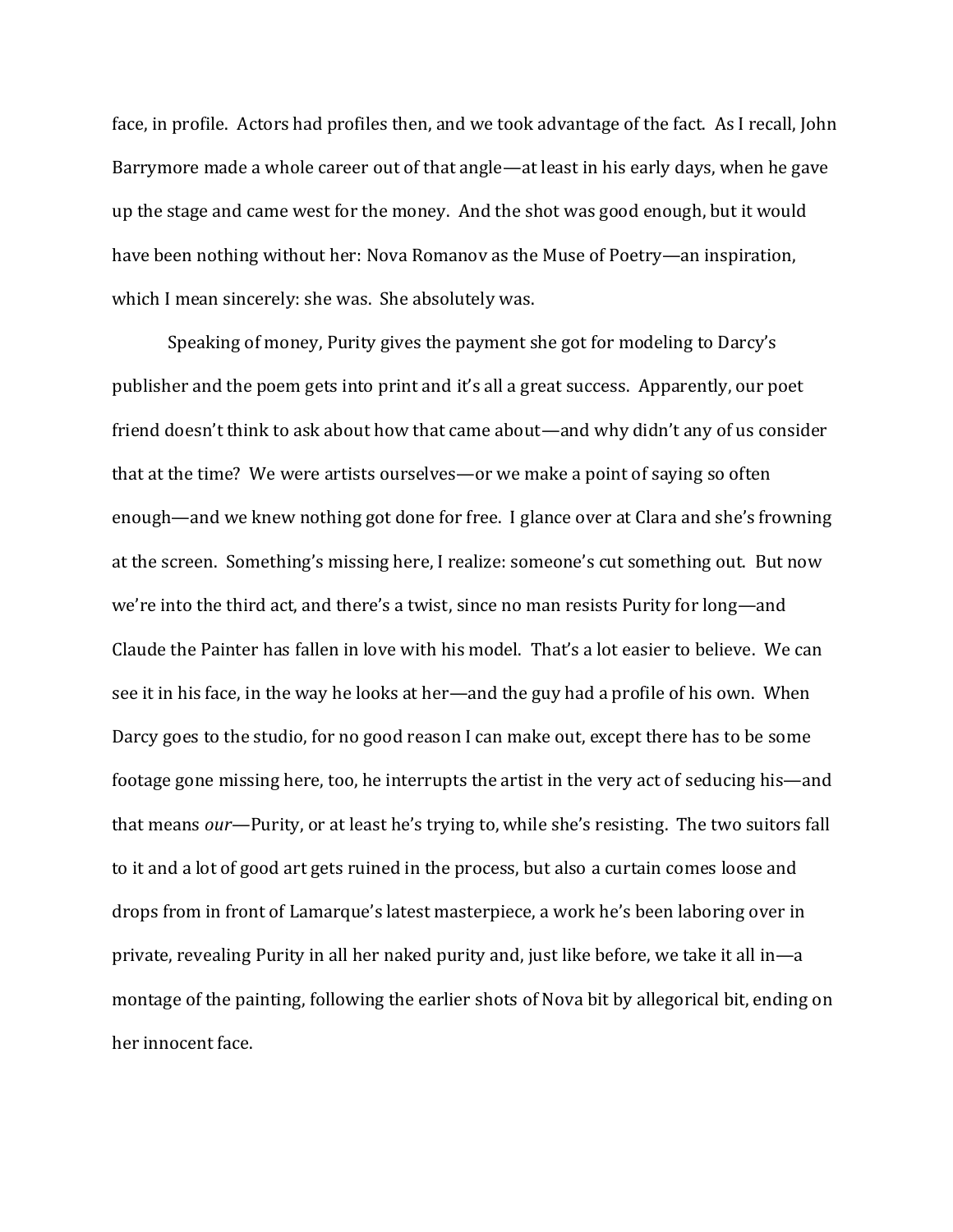"It's a good piece of work," Carl murmurs, he means the painting, probably remembering that same picture over the mantel at Cyril's place. He looks over at me. "What happened to it?"

"Auctioned off," I say as softly as possible. "After." And the lens clouds up again. Theo puts his arm around me: he's missing her too. Damned rotten, the whole thing.

Well, the rest of it is easily told: Darcy walks out in a huff, Purity runs after him and we have a few minutes of suspense before he barges in on his publisher, having put two and two together, finally. Title card: *Publication must be halted at once! I refuse to have the purity of my work sullied by—* And there's the crux of it: enter Purity, in whose presence the grateful publisher, none the wiser about her exploits in the visual arts, resolves the whole dilemma by congratulating the young woman on the success her generosity has made possible. Her *poetic* success, he stresses. It dawns on Darcy that his innocent love has always acted on his behalf, and he sees Purity for her true worth. As the news settles in, Purity digs deep into her handbag and pulls out a stack of bills thick enough to choke Hal Hamilton, and hands it over to her Darcy. Title card: *"These are all of my earnings—and I give them to you with all of the purity of my heart."*

Clara claps a hand over her mouth as she leans forward. Now I know something's wrong: this isn't the way she remembers it, either. "No!" she whispers. "I *never* wrote that—what a stinker!"

"Where the hell'd she get all that?" Theo asks.

"Maybe you should've asked her at the time." Lulu says sourly. She hasn't noticed what's wrong with the story, but then she was still grade school when we shot it.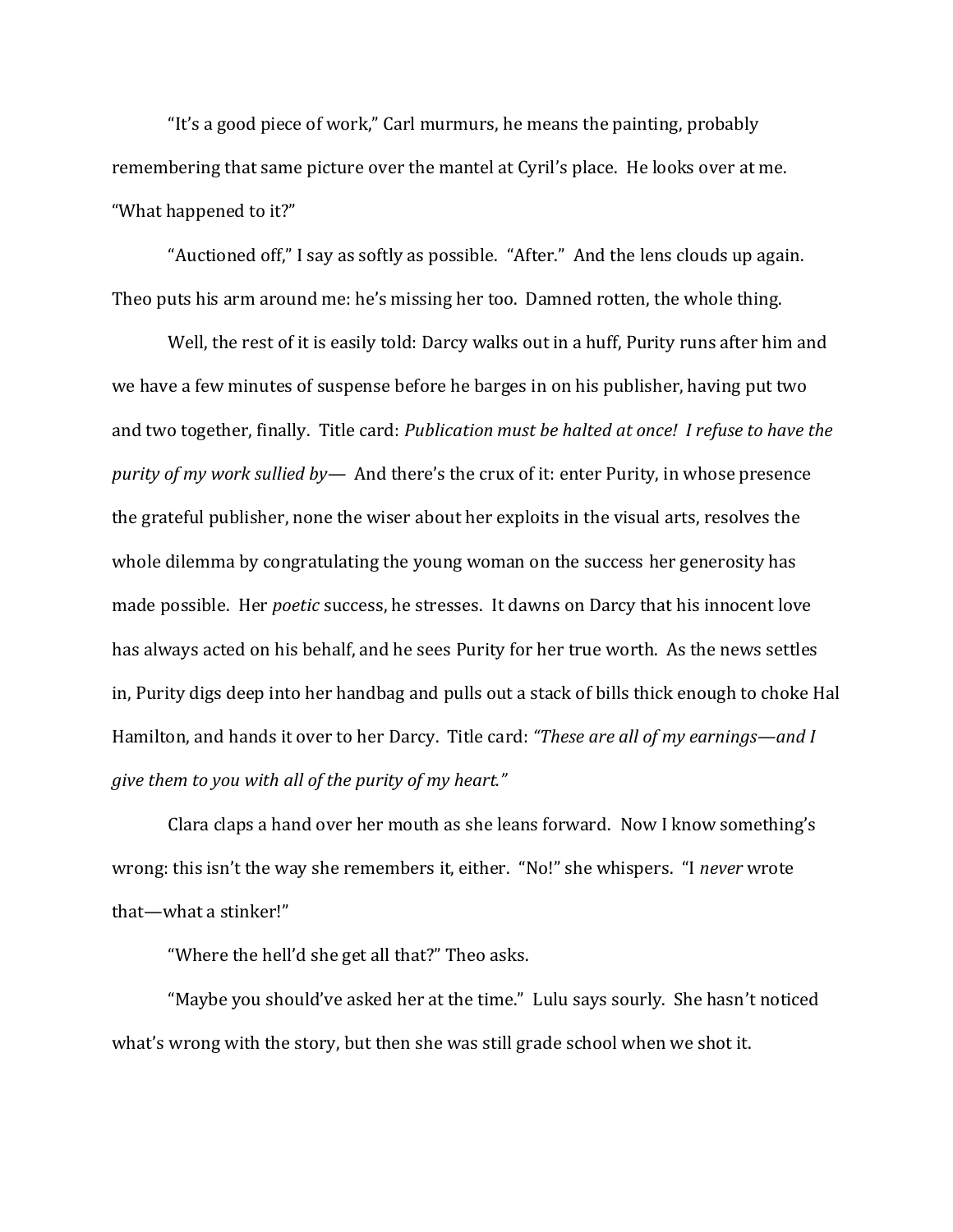"It doesn't make sense," Theo says. "Wouldn't he have known? How could we all have missed that?"

The woman in front of us sits forward in her seat, draws herself up straight, and turns around. "Please be quiet!" she hisses.

"You're spoiling her silent movie, buddy," I whisper to Theo, but my eyes are on Clara beside him. She's shaking her head at the screen in dismay.

"It was my scene in the first place," he says to the woman ahead.

"It was *my* scene first," Clara snaps, "and somebody's tampered with it."

But on the screen, the picture is wrapping itself up. Made rich as no poet ever was, Darcy can now make Purity his wife, and his muse, for happily ever after and all that. Iris in on the two of them as they kiss. Once again, the motto on a title card: "*To the Pure, all Things are Pure."* And fade out. But Carl had also been restless throughout the last scene, and he stands up now and stares back at the projector. "You'll block the credits," I tell him. "There are some people here who only came to see their name roll up the screen."

"Something's missing," he said. He stares at the projector as if it owes him an answer, then back at the screen, where the credits are repeating themselves, then down at the rest of us. His eyes pan across the row and settle on Clara. "Have they left out a reel?"

Lulu tugs on his sleeve. "What are you talking about? They don't have reels like that anymore—it's all on one reel. One big reel." This is true: in the old days the projectionists, who were men with a job that took real skill, had to time the parts of a picture so that two cameras alternated showing several short reels of film. They finished one, they started another, and then they rewound the first and took it off before putting a third reel on when the first projector was free. So they worked back and forth through a feature. But the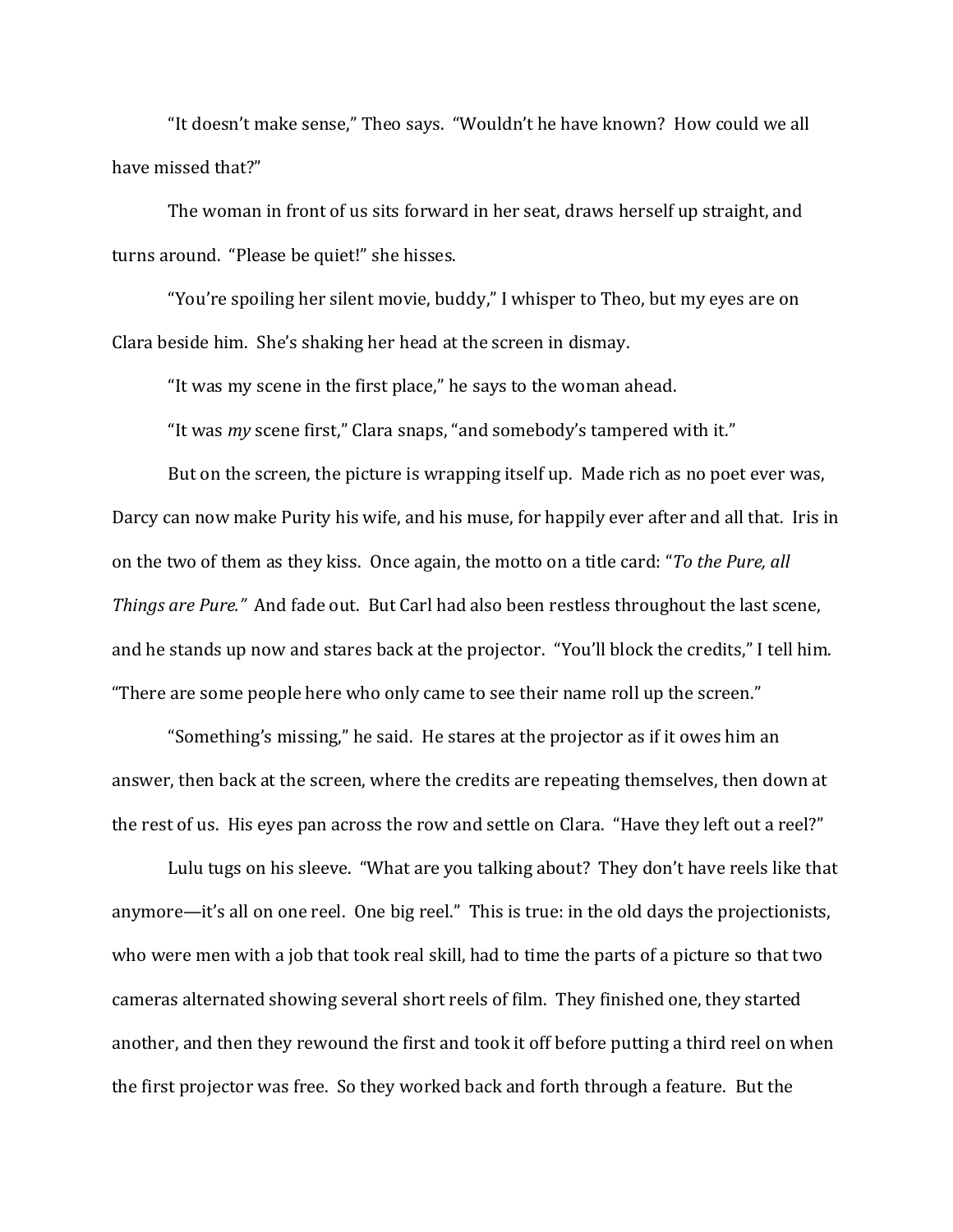wagon-wheel Joel had finally pegged onto the machine behind us was six or eight times the size of those old ones. On the other hand, Carl was also right. He and Clara would have discussed a story, during the shooting and editing, in just that way: what had to happen in first reel, the second and third—and up to the climax at the end of the seventh or the start of the eighth. And I had been trained to note it all down carefully with each change of film in the camera. Only the weekly serials peaked at the end of their last reel, but they were two-reelers anyway, and that provided the hook to keep the audience wanting more. *Purity* had been eight reels long—feature-length at the time. Now there was information missing—the resolution was too simple and we'd come to the end much too fast. I checked my watch; we hadn't been sitting there much more than an hour.

The crowd in the screening room was waking up again, in some cases literally, and a few were already on their feet and picking their way to the aisles, but Carl wasn't having it. "Where was the party scene—the works of art?" He looked at us blankly for a moment. "Remember Aphrodite? The Muses?"

"Not personally," Theo jibed. "But I don't go back quite as far as you, old man."

Then I realized what had first alerted Clara. "No, he's right: there's a whole scene, a whole sequence, gone. The salon party, remember? With Anna? Nova was in the middle of it—and the others did all the works of art, the paintings and statues!" It was the whole seventh reel and I remembered shooting it—and boy, did I remember shooting it.

"*Descending Night*!" Carl agreed with me," and *Musidora*, and there were others. Where did they go?"

"The party the rich lady throws!" Theo exclaimed. "There was a picture called *Spring* with about a half-dozen of the girls." He frowned. "God almighty, I couldn't look any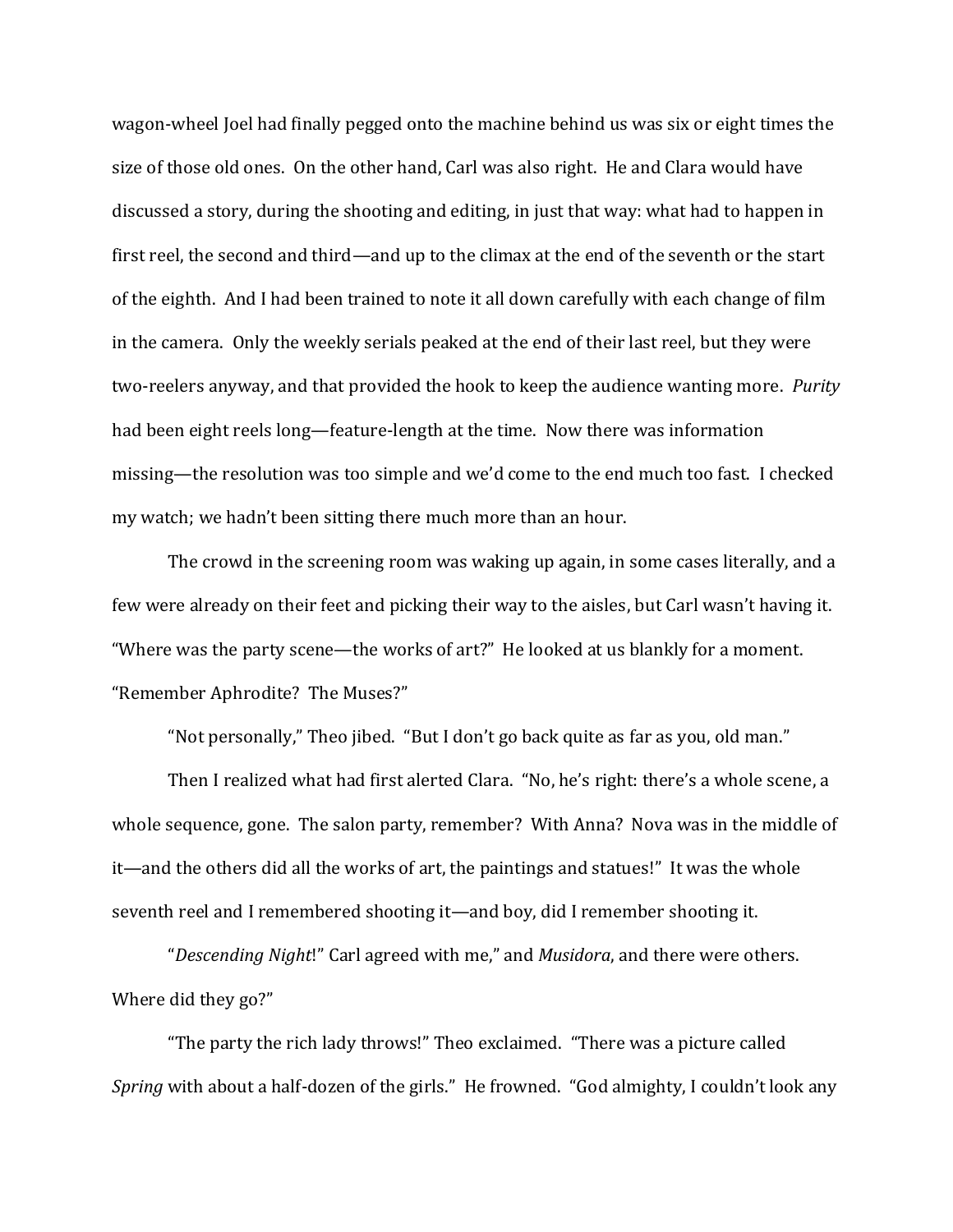of them in the eye for a week after all that—even on the street—everywhere I looked there was somebody's breasts!" The woman in front of us had been on her way out, but she stopped in her tracks and gave him the fish-eye. I ignored her. "One of them even winked and told me right there in the studio that she wouldn't mind giving me a better look."

Lulu snorted. "Did you take her up on the offer?"

"I was no fool then, either."

That was debatable, but he wasn't wrong otherwise. In the picture as we shot it, a wealthy woman from high society, a patron of the artist, had paid a call to the studio while Purity was posing, took a good look at her perfect figure, and invited her on the spot to perform in a pantomime for her guests at a party she was planning to throw. It made sense at the time, as I recall, though I was never invited to any such a party. It was something else that passed for Art at the time—*tableaux*, they called it, since that sounded more cultured than saying a bunch of bare-chested girls hired for ogling, though that was the attraction. The orchestra would strike up a fanfare and the curtain would rise on a perfect recreation of a famous painting, posed just as if you were looking at it in a museum. Applause came and went, and maybe the orchestra played a short selection appropriate to the view—but the girls held their breath and stood motionless, lest they be accused of performing in the nude—then the curtain came down to more applause, and we were all that much more cultured. So Purity did, and she was well-paid for it—and that was what the title card and the whole money business at the end had been all about. The rich lady's party had capped itself off with a presentation of the Greek Muses, all nine artfully topless. Nova had stood in the center as Inspiration, while Anna played the hostess in a high-necked gown—the only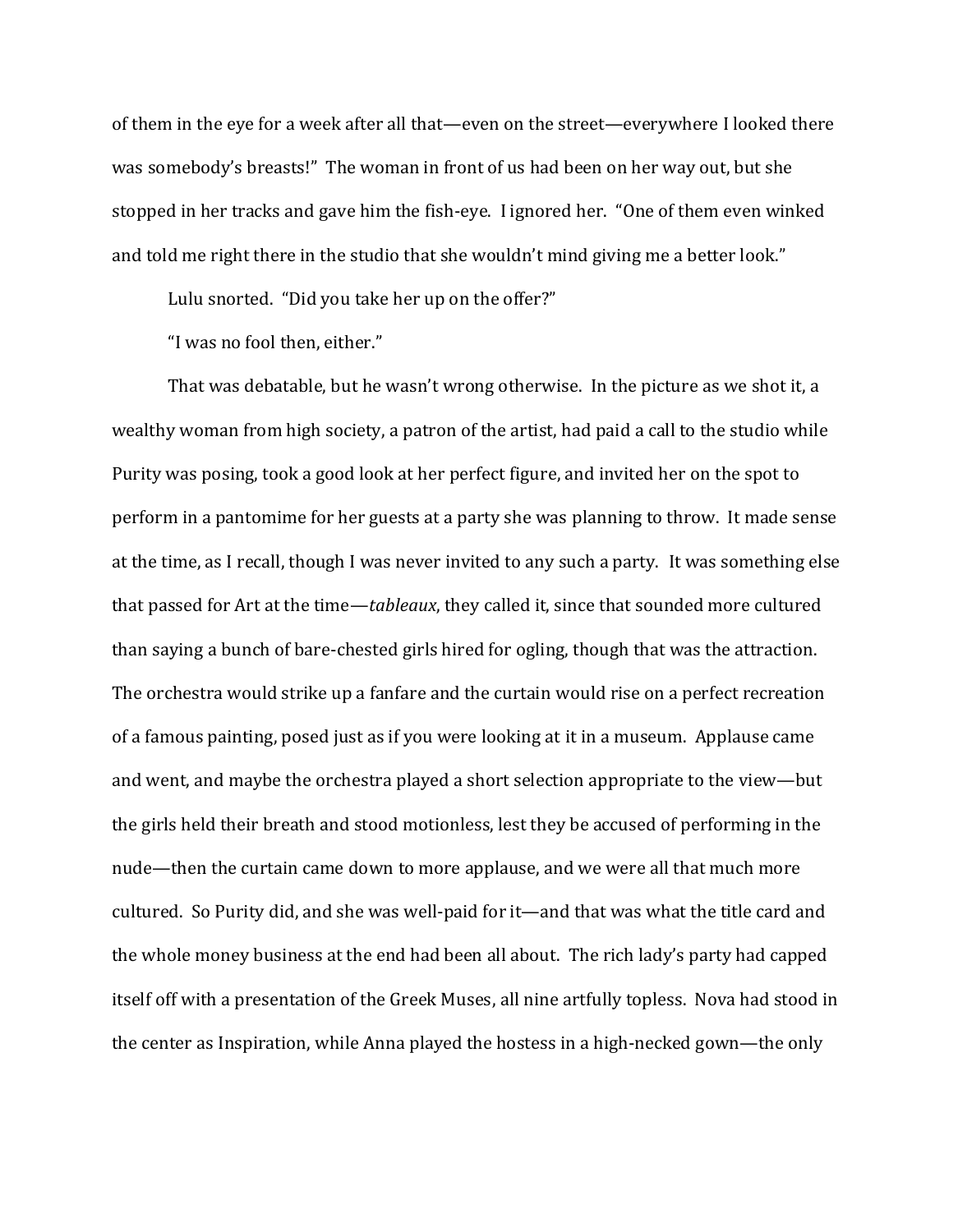neckline in sight. It took forever to get it all right. The studio was lousy with inspiration for a few days and every healthy male in the place was red-faced and itchy.

"That's right!" Lulu chimed in. "I'd never seen a full-grown woman naked before." She clapped her hands and laughed. "I was eight years old, almost—it was quite an education."

Theo looked at her in shock. "You were there?"

"My mother got the schedule mixed up and dropped me off for the wrong scene. I never told her."

"Wise child," I said.

"I was eight, but I was no fool, either. And what, I was as curious as the rest of  $$ well, I was curious. Leave it at that." The reel had now run out and the tail-end of the film flapped against the projector a few times as the screen went bright white in front of us. Lulu gave me a knowing look. "I grew up in the pictures, remember."

The lights overhead came back on. Joel snapped the projector light off, started rewinding the reel, and we were all back to normal. Theo heaved a sigh and made to stand up. "Well, that was just lovely."

"Maybe some parts better than others." I made my way past Carl and around Lulu, to get her out and up the aisle. "Undo the parking brake on that thing, would you?"

She pulled a lever and I could feel her weight in my hands on the handles again. "Nothing ages well," she said. I turned her around.

"You sure about that, Little Lulu?" Carl chucked her under her chin, a gesture that went back to the old days when she was a child. "How about wine?"

She jerked her head away. "Cut that out already. Wine is spoiled grapes."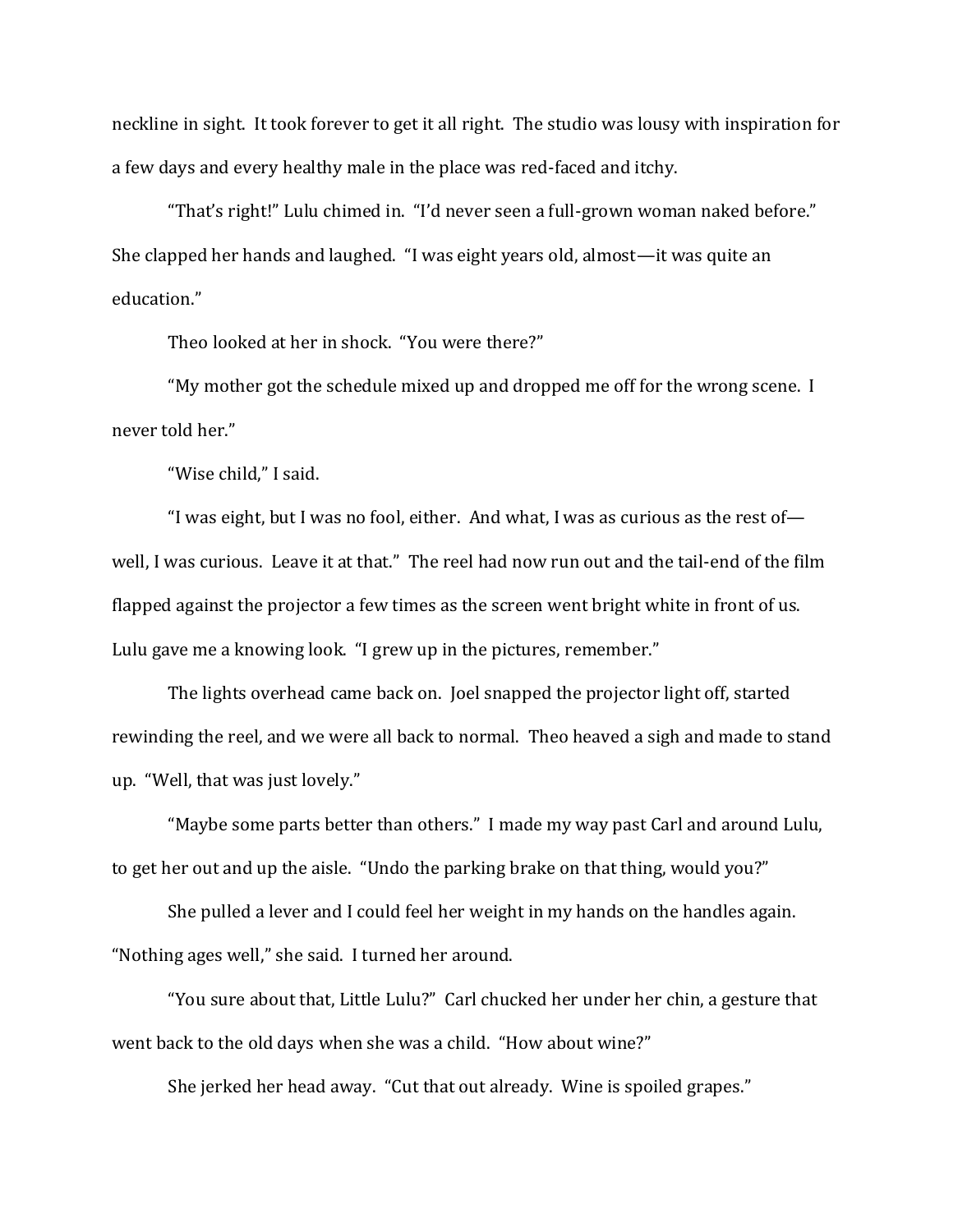"Sour grapes," Carl teased her back. There's nothing they could say to hurt each other, after all. Too much celluloid off the reel.

"Raisins, by the sight of us." She looked up over her shoulder at me: that was my cue

to start back to her room. "It comes from *your* old stomping grounds, Frank."

"Stomping grounds." I had to chuckle at the thought. "Good one. But you got that

wrong: we never grew grapes." I push her up the aisle and out of the room.

"You maybe missed the opportunity of a lifetime."

"Maybe. All to work with you."

*FADE OUT*

*SCENE: The present, later that day—so much later, in fact that it's now the following morning.*

*INTERIOR: The Silent Picture Rest Home; not quite half-past three in the goddamn morning. Interior—which is to say fluorescent—light.*

*FADE IN* 

*MEDIUM CLOSE VIEW as an old man in his pajamas emerges from his room and approaches an old woman in her nightgown, standing as proudly as if she were the Queen of Sheba because, after all, she is—between two plants on chairs in what looks like a retirement-home hallway—because, after all, it is.*

*VOICE OVER—but you know that, already.*

Sometimes the scripts get confused, like the way she tears things up and mixes them around when she's nervous, but never much the roles, I notice, so by the time I make it out into the hall, she's still a queen—there's no mistaking that—but she's left off Cleopatra and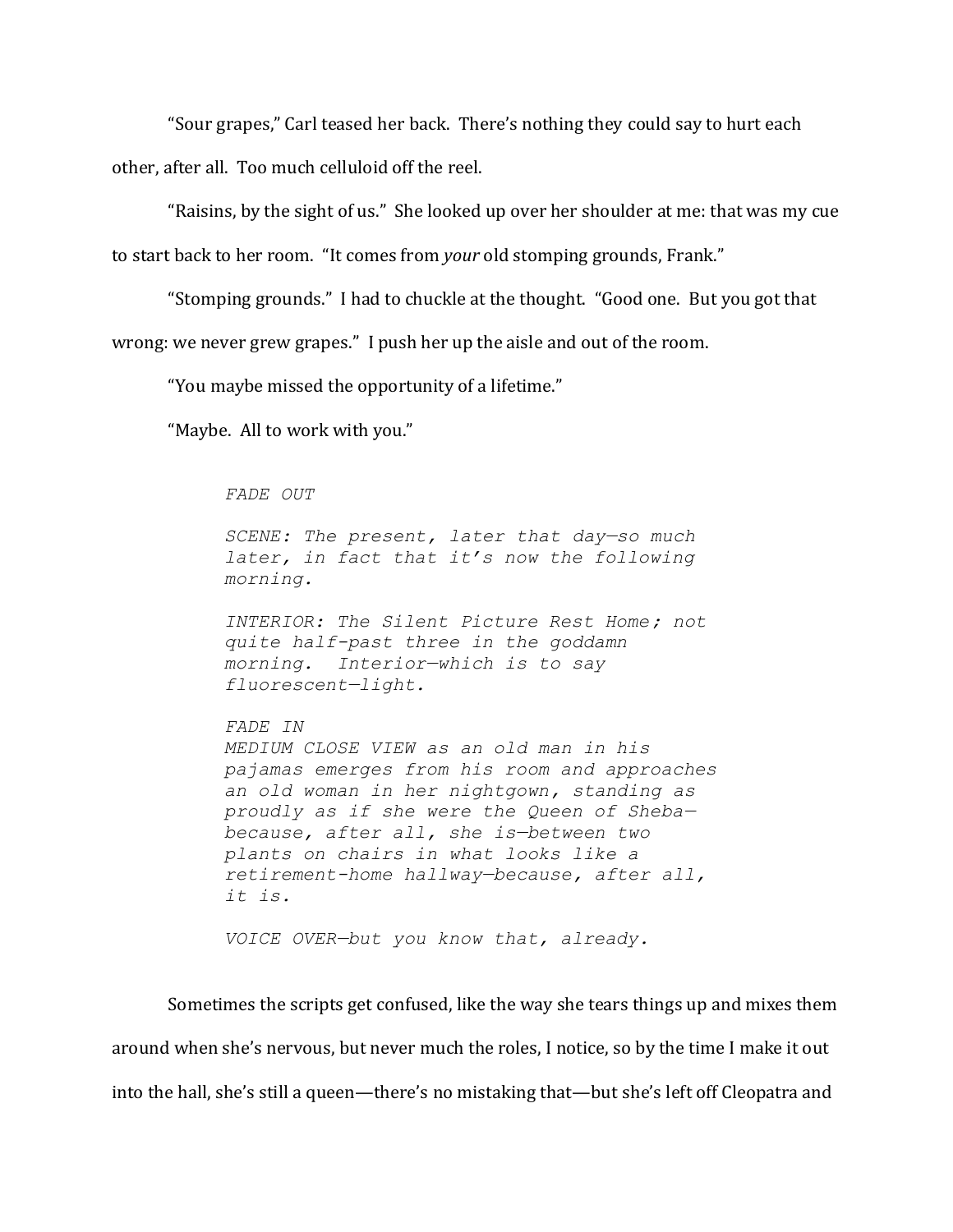gone back to being Sheba. She stands imperiously between the potted plants, which she had managed to arrange on two chairs in the middle of the hallway before the night nurse put her to bed for the night. That must have taken some effort, but I hadn't paid much attention to them when I'd looked in after the picture and found her in bed. Now, however, she's prepared for her scene. She nods her head, then tilts her chin up as before, and looks down at me as much as her height allows.

"Solomon!" she calls, her voice low, with some of the old thrill back in it. "Son of David! King in Jerusalem, fabled for your wisdom!

I play along—it's the best way to see this through without a struggle, I've found. "Your Majesty." I nod my head sagely.

"I place before you a test of your discernment." She spreads her arms wide, over the houseplants. "Behold my gifts to you."

"Flowers? You shouldn't have, really." I can hear someone in a room nearby saying, "What? What is it?"

"But only one is real—and fresh as the dawn on the dew!" She keeps one arm out, then draws the other hand down in a slow arc, indicating first one plant, then the other. "The second is a cunning facsimile, the most perfect imitation all the wealth of Sheba and the acme of the jeweler's art can produce! An exact copy—" her hand reverses its path, back to the other plant again—"but in precious jade and gemstones!"

"Really?" No doubt about it, now: she's found her voice again. "Seriously, your Majesty, how shall I ever tell them apart?" And I remember the scene as we shot it: quick cuts between Solomon's face, then a wilted leaf on the plant he supposes is real—then back to his face—but then a wilted leaf on the other; a bud about to break into bloom, then the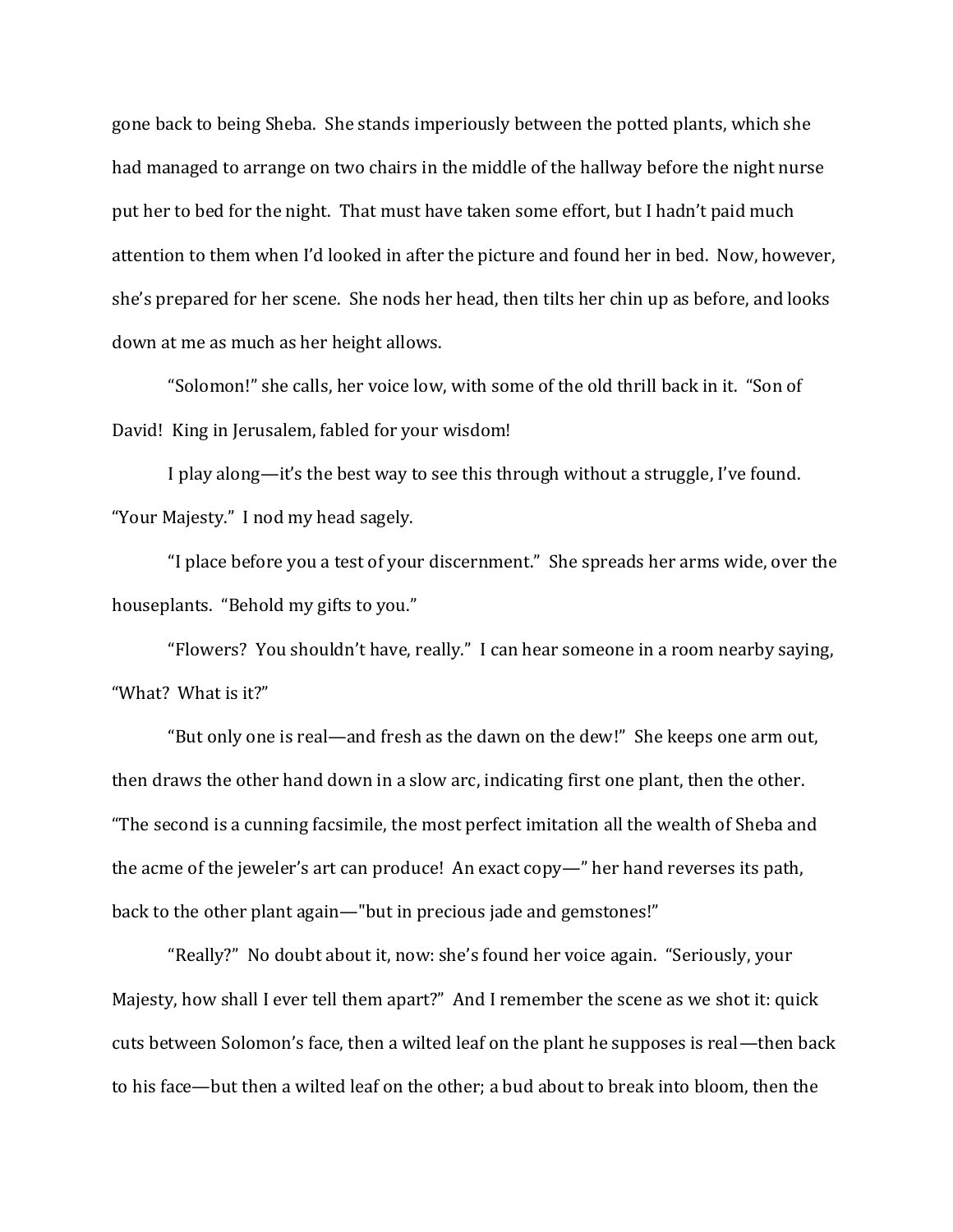same bud, supposedly on the other, but just the same one I shot from a different angle and no one was the wiser—one plant is fake, but which? Cut back to a close-up of Solomon's face, eyebrows drawn together and forehead furrowed. "They're the same exact plant downright identical."

"Are you not renowned for your wisdom?"

I shrug. "I made it this far, I have to admit. Of course, if I'd been wiser—"

"Then surely your fabled wit will enable you to tell them apart—the false from the true! That is the demand of the Queen of Sheba!" She raises her outstretched arm high, fingers spread wide and takes a step back. She then executes a slow turn, paces back down the hallway, and turns back again. The effect at the time was magic: the gown she wore, trimmed in beads and sequins, first trailed behind her, linking her to Solomon as he stood between the two plants, then twisted back around her, to draw away and wrap her up in a glittering column that I caught in soft-focus from a good ten feet away. It made quite an impression, and clearly she's remembered it. So the famous Anna Randall stands there, under the fluorescent light, barefoot in a cotton nightgown but as regal a figure as her current circumstances allow. Down the hall, I can hear a few others stirring, and somebody croaks, "She's at it again." I have to get this over with.

I drop to my knees. "Certainly, your Majesty! But one moment more to inspect the goods."

She stands there like a statue, then cocks her head and hisses, "Decide, oh Solomon!"

In the story—in the picture—it is at this precise moment that a honeybee interposes itself between the rulers, their waiting attendants gathered breathlessly around them. Cut to a panning shot of their faces, all staring down at the Jewish King in his spangled robes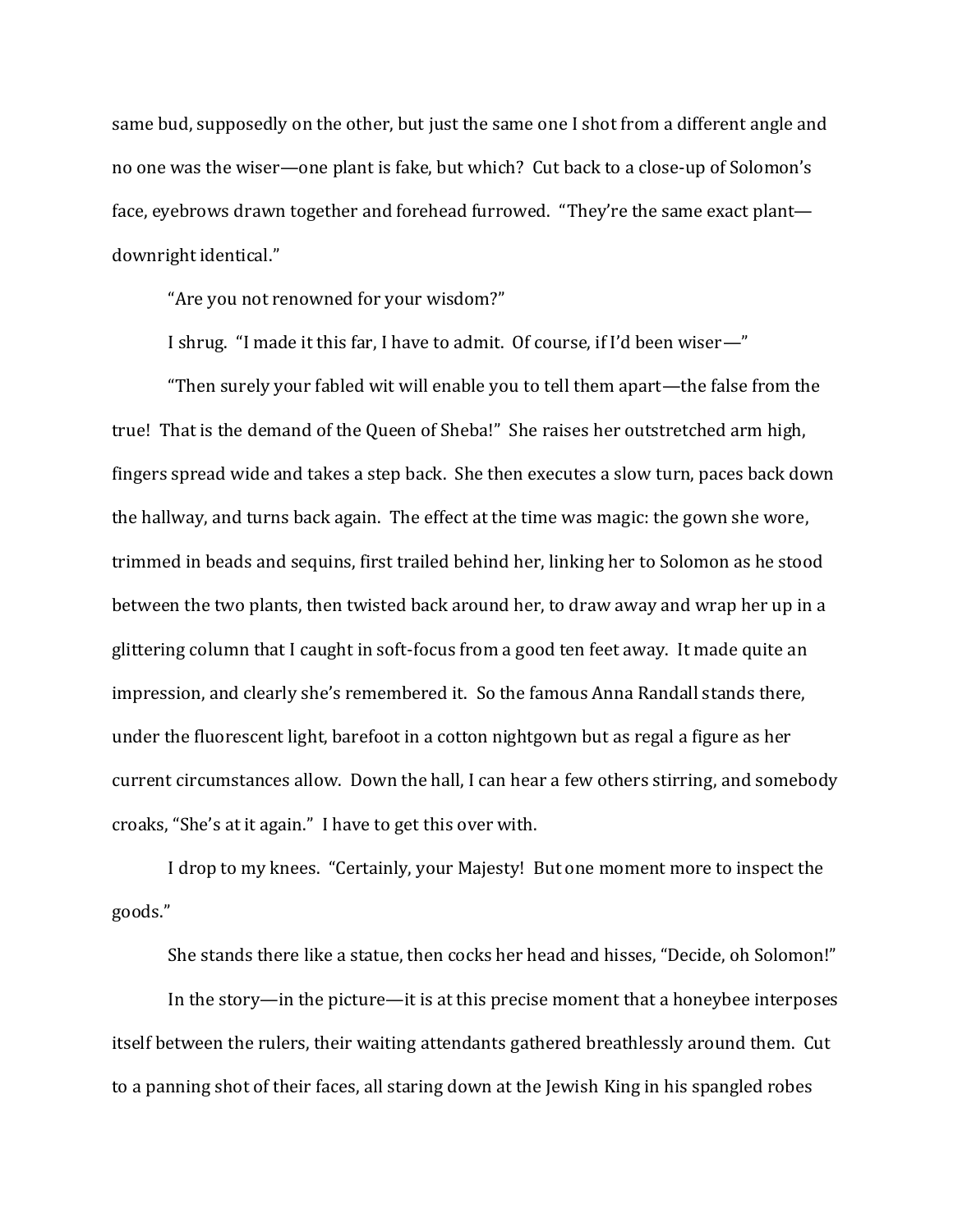and golden manacles and a beard that had taken two mortal hours to glue on, strand by strand, to Theo's face—truly an impressive achievement, especially when I consider it had to be done all over again every morning for two weeks. I got sick of the smell of spirit-gum on him and he nearly scrubbed himself raw with washing it all off at the end of the day. But the scene did its work all right. Cut to a close-up of Solomon. Cut to another pan across the faces of the attendants, a shot that slows to a halt as it reaches the Queen of Sheba, her expression rising into exultation as she realizes that maybe, just maybe, she's caught out the old guy, finally thrown a test his way that not even the Wisdom of Solomon can see through. The moment, prospectively speaking, is hers.

Then her expression changes, her eyes shift to one side. She's been distracted by that bee, and we see it in medium-close range: a fuzzy, bumbling thing, swung invisibly along by Carl using a fishing rod strung with a spool of black silk thread. He worked his way behind the crowd, holding the rod steady and keeping the bee at eye-level. The camera followed, adjusting its focus and drawing in on the insect as it looms into the space between the two monarchs, then, decisively, drops onto one of the plants. Cut back to Sheba: a look of triumph as all seems lost for Solomon: it's on the fake one, you see—the bee has landed on the wrong plant, and even the insect, the agent of Jehovah himself, or whatever they called Him back then, has been fooled. Then a close-up of a real bee—which took a good three days to get, and get just right, at the time—turning around on a glossy leaf before taking to the air again.

Back to Sheba: she watches in sinking dismay as the bee loops along between the two plants—and I swear her eyes are following its path now, in the hallway—and settles on the real one, satisfied in its buggy mind that this is really where it ought to be. Close up on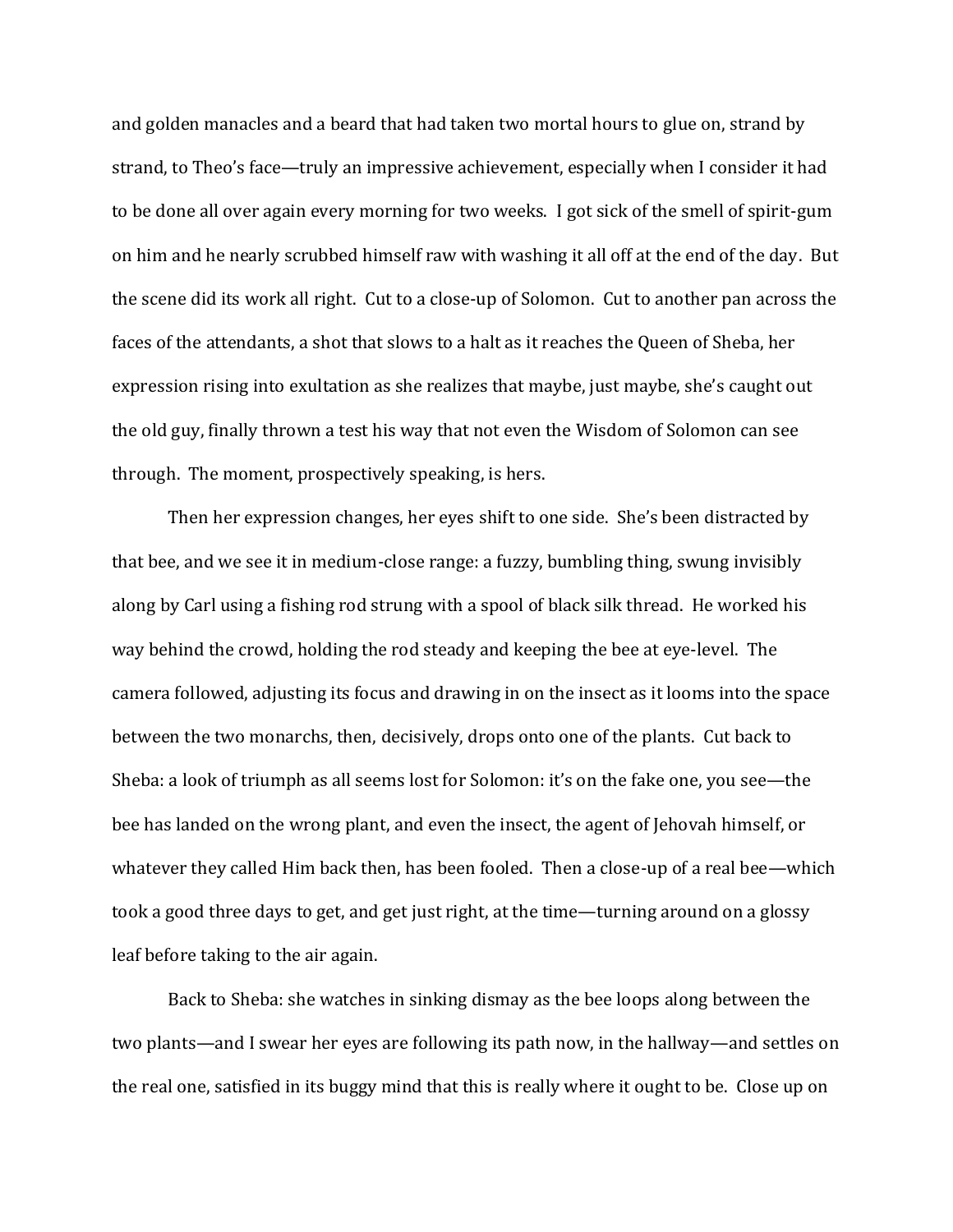Solomon as the realization dawns on him—*this* is the real one, the bee has told him. He leaps to his feet—I get up a little slower, I confess—and points to the real plant. Medium shot of Solomon, Sheba and the two plants, surrounded by the crowd in all their royal-court finery. "Here," I say proudly. "This is the true plant as the Lord, my God, has made it. Behold the handiwork of the Greatest Artisan—the Most High!" And it would have been at this point—first in a close-up of Sheba's face melting into abject wonder and humility, her eyes filling with real tears in what I always considered the loveliest picture in the whole damned film, followed by a shot of the Queen over the heads of the crowd, then back to a close-up as she succumbs to wonder and joy, then to a medium-close shot of her sinking to her knees before Solomon the Wise, Son of David, King in Jerusalem and so on and so forth with the rest of that—that the scene would have reached its climax.

Had it continued, Sheba would herself have fallen before Solomon—which I was not at all keen for Anna to attempt in her current condition—where she would have clutched at my pajama trousers, taking them for Solomon's robes and likely unpantsing me in the process of her conversion. Fortunately, we were then interrupted. Maybe Joel had heard. Or maybe someone had complained loudly enough to wake him at his desk, so that finally he had to get up and look into the well-being of his charges down the hall. But no matter the cause, that was the cue for Joel the Night Kid, perfect stranger to the Court of Solomon, Lord of the Israelites, Son of David and so on and so forth, to appear. He made his entrance directly behind Sheba as I was still occupied with getting to my feet, so I didn't see him coming.

He stops about six feet behind Anna and clears his throat. "The health and safety of those in our care are our first priority." The kid's an idiot, but you can't fault his attention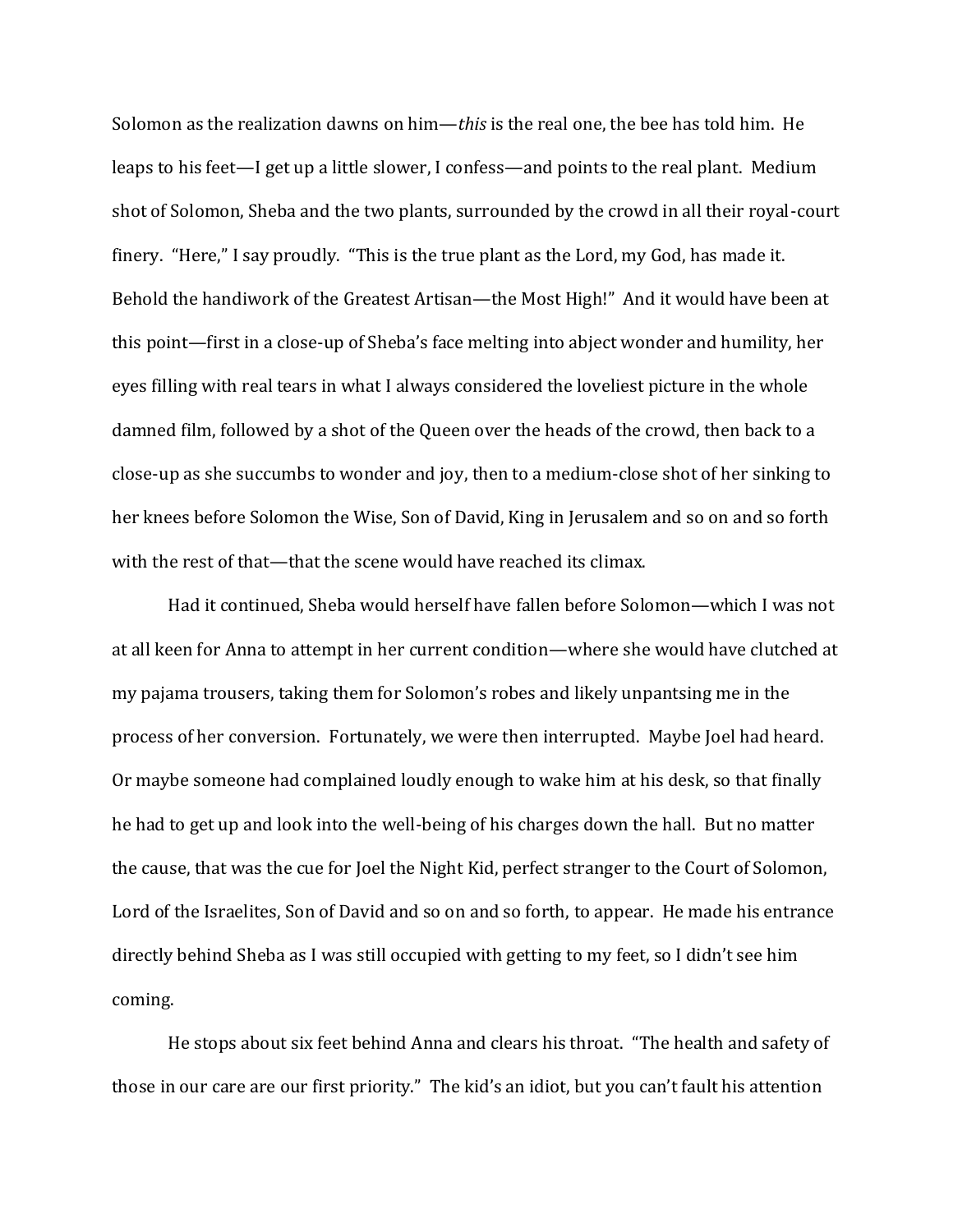to policy—especially when he's at a loss for words and the policy applies to someone else. "Patients are to remain in their rooms throughout the night."

She's heard him and is about to turn around, but I recapture her attention—I can't let him startle her out of character now. She'll get angry—it happens. "It's the one on the left, Mabel, Anna—Your Majesty. Notice where the bee landed?" The title card comes to mind and I read it out aloud, from memory: "The Lord is not mocked!" Maybe that's not the exact right line, but it's close enough to save the scene. I look around her and speak to Joel, who's standing there with his hands at his sides. "I got this, kid. Just watch to make sure I do it right."

Anna's been knocked off her game, which is a shame because it was real quality stuff until we were interrupted, so I can see in her eyes that the scene isn't right, somehow. Joel doesn't fit in, and he's confusing her, but that gives me room to improvise. "If I may approach Your Highness," I say in my best subservient tone. I put my arm around her and turn her toward the door of her room. "The Queen of Sheba has laid a worthy test before me. And now, my honored, royal guest, I offer you rest and refreshment."

"The Great Solomon is indeed wise," she murmurs, but she frowns as she lets me lead her. When we get to the doorway, I turn back to Joel. He has to go.

"You give her pills for this sort of thing, don't you? Something to help her sleep?"

He snaps to it and heads back down the hallway. "I'll get the nurse," he says over his shoulder. Maybe we're not so concerned about health and safety after all. In the meantime, Sheba's gotten away from me and has picked up one of the plants.

"I'm taking this with me," she whispers aside, her chin low and her mouth away from the camera.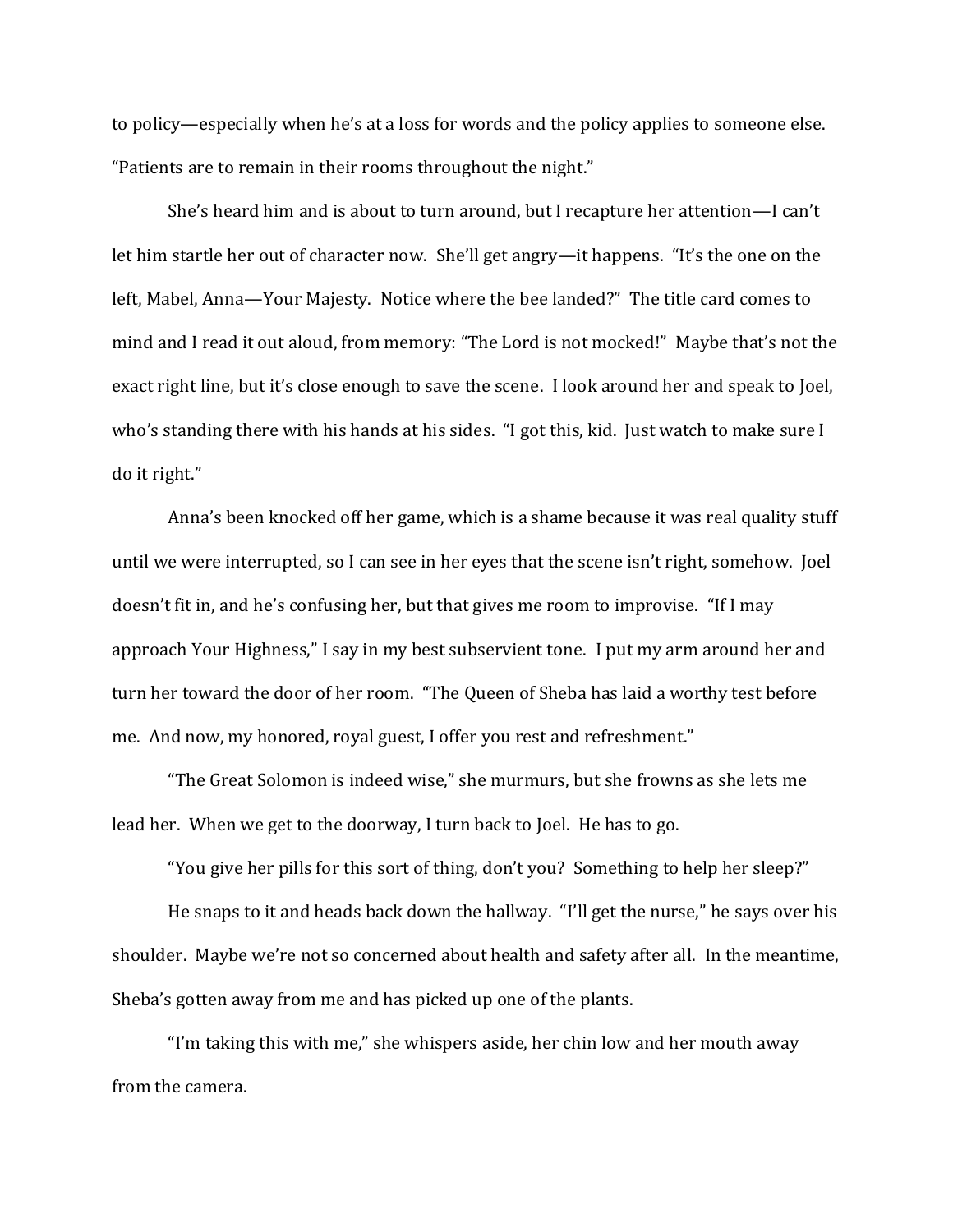"Whatever Your Highness desires she shall have," I assure her, pushing the door open and feeling for the light switch. It takes me a few minutes to get Anna back to bed and tucked in, so she's still sitting up when the nurse arrives. She stands in the doorway, and Sheba's eyes drift her way as I fluff a pillow behind her.

"Enter!" she orders.

"No trouble," I direct myself to the nurse. "I can handle things from here. We're old friends—from the silent days." I've seen this girl before. She's a sweet kid, really—not twenty-five to look at her, all starched and fresh with her white linen hat pinned neatly in place. There's a gold nursing pin on her chest with a white cross on it. I give her a smile like we're sharing a secret. "You have water?"

She smiles back and hands me a paper cup and two blue capsules, then whispers: "She can swallow these all right?"

"Like a champ," I assure her, and Joel, arriving in the doorway behind her, scowls like I stole the scene from him. Well, he's not the only one who's been awakened tonight.

"You really shouldn't be in her room after lights out," the nurse reminds me.

"Why not? She's not going to hurt me." I wink and she laughs quietly to herself. She backs out of the doorway and looks on for a moment before she turns and follows Joel down the hall. It's all a fairytale to her: she grew up with Technicolor and Panavision and music piped in over electric speakers. Studio orchestras and autofocus and special effects. She's never had to wait for an inattentive projectionist to change a reel. But once upon a time there were movies that had no sound or color, just endless satiny gradations of gray and the limitless depth of shadow, and we made them that way on purpose and people still came to see them. And they laughed and, sometimes, they even cried. Can you believe that,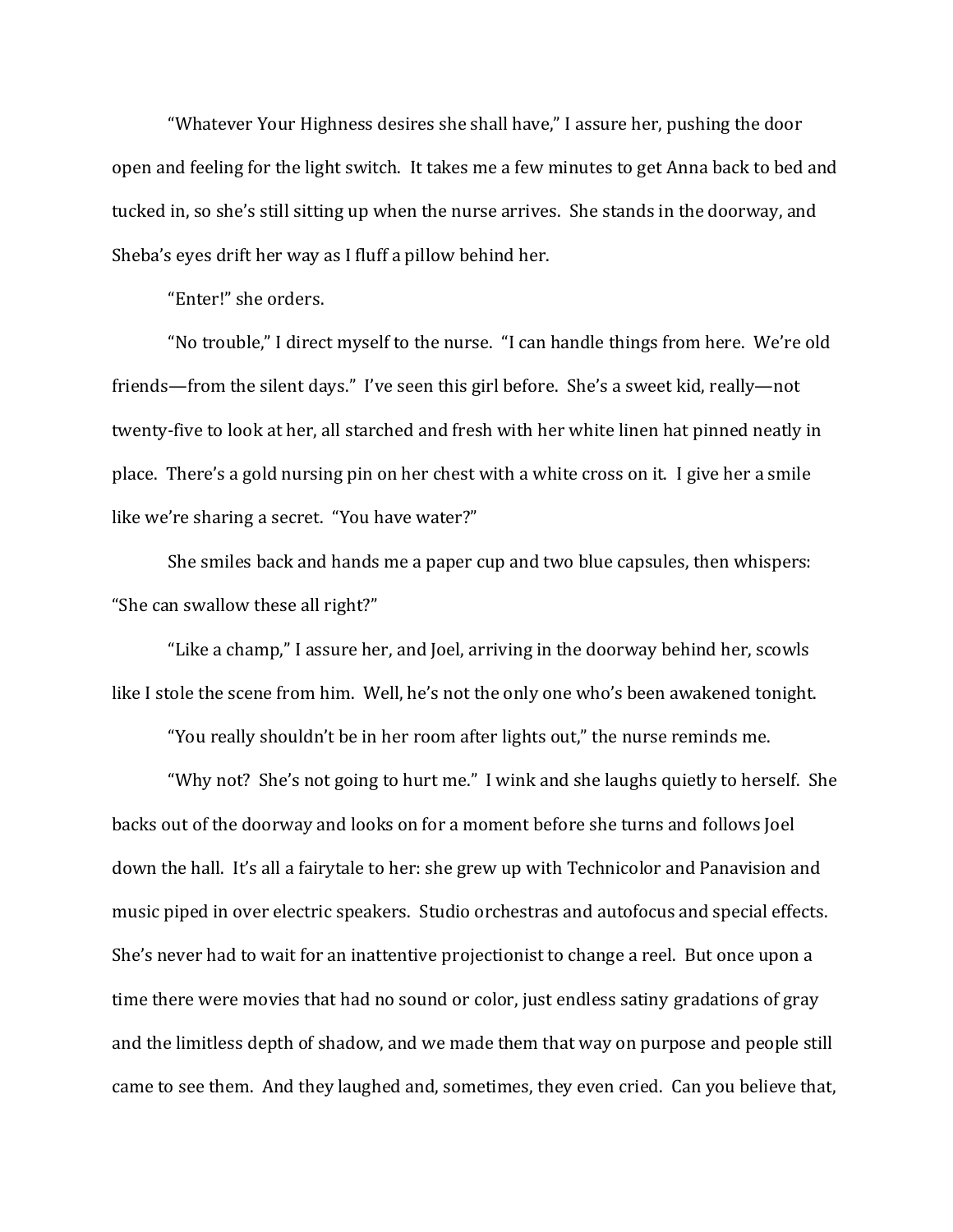miss? Oh, have no doubt about it—I could tell you stories. I cross the room to the bed, where I am greeted with a regal nod of the head. "I bring libation," I pronounce, and fall to one knee—an operation that's more difficult the second time tonight. Noisier, too. She takes the cup from me and holds it out between us as I open the drawer of her bedside table and drop the capsules in with the others we've accumulated, in a tin box that used to hold breath-mints. She doesn't need them and they'll only knock her out all the next day, and we have things to do. When I look back, she's still holding up the cup, staring at me imperiously over its rim.

This was the art we practiced—and it was an art, make no mistake: not quite acting, really, but something more subtle, and more direct. Call it pantomime. In her day, the glamorous Anna Randall was one of the greats. She still is, for the moment. She brings the cup to her mouth and throws it back in one hard gesture that would have carried all the way to the back of the house—they'd have known in the cheap seats that she'd drunk that cup to its dregs. Then she holds it out at arm's length and crumples it into a ball before letting it drop to the floor beside her bed. Like a champ.

Luckily, I'm still on one knee. "I shall clear this away for you, Your Queenliness," I tell her, and pick up the cup as I get back to my feet. But now the scene is over. She's already lying down and turning her back to me. She closes her eyes and sighs. I take a moment for both of us. "You were wonderful just now," I whisper. "Think how it'll play back in Topeka. They'll tell stories about when they all knew you. Some of them might even be true." I drop the damp wad into the wastebasket and leave the door a careful two inches ajar behind me.

As I get back into bed Theo turns over and lifts his head. "Scene?"